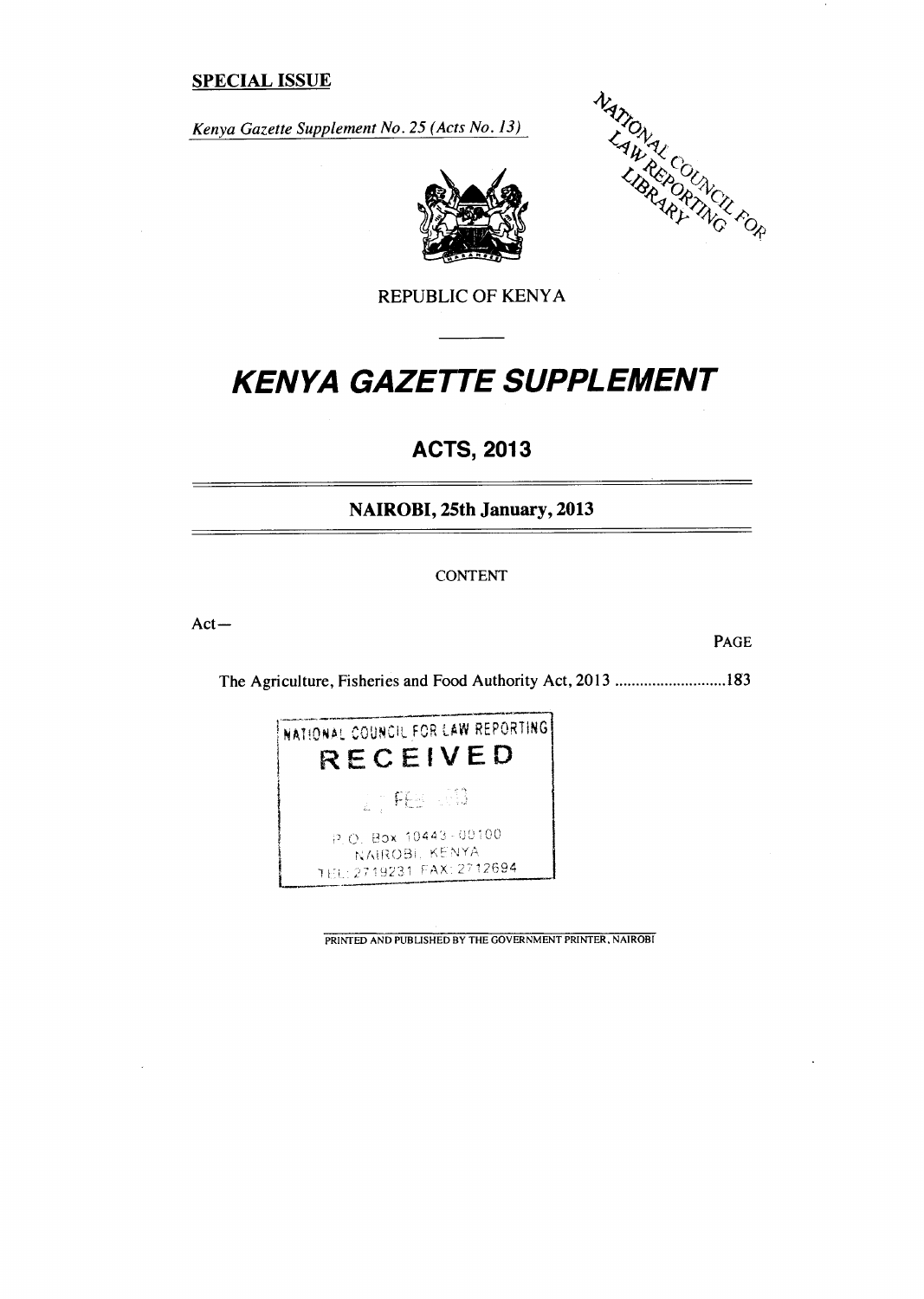# **THE AGRICULTURE, FISHERIES AND FOOD AUTHORITY ACT**

# **No. 13 of 2013**

*Date of Assent: 14th January. 2013 Date of Commencement: 25th January', 2013* 

# **ARRANGEMENT OF SECTIONS**

*Section* 

#### **PART I—PRELIMINARY**

1—Short title and commencement.

2—Interpretation.

# **PART II—ESTABLISHMENT, FUNCTIONS AND POWERS OF THE AUTHORITY**

3—Establishment of the Authority.

4—Functions of the Authority.

5—Board of the Authority.

6— Powers of the Authority.

7—Conduct of business and affairs of the Authority.

8—Delegation by the Authority.

9—Remuneration of members of the Board.

10— The Director General.

11—Organization of the Secretariat of the Authority.

12—Staff.

13—The common seal of the Authority.

14—Protection from personal liability.

15—Liability for damages.

# **PART III—FINANCES OF THE AUTHORITY**

 $\mathbf{I}$ 

16—Funds of the Authority.

17—Financial year.

18—Annual estimates.

19—Accounts and audit.

20—Investment of funds.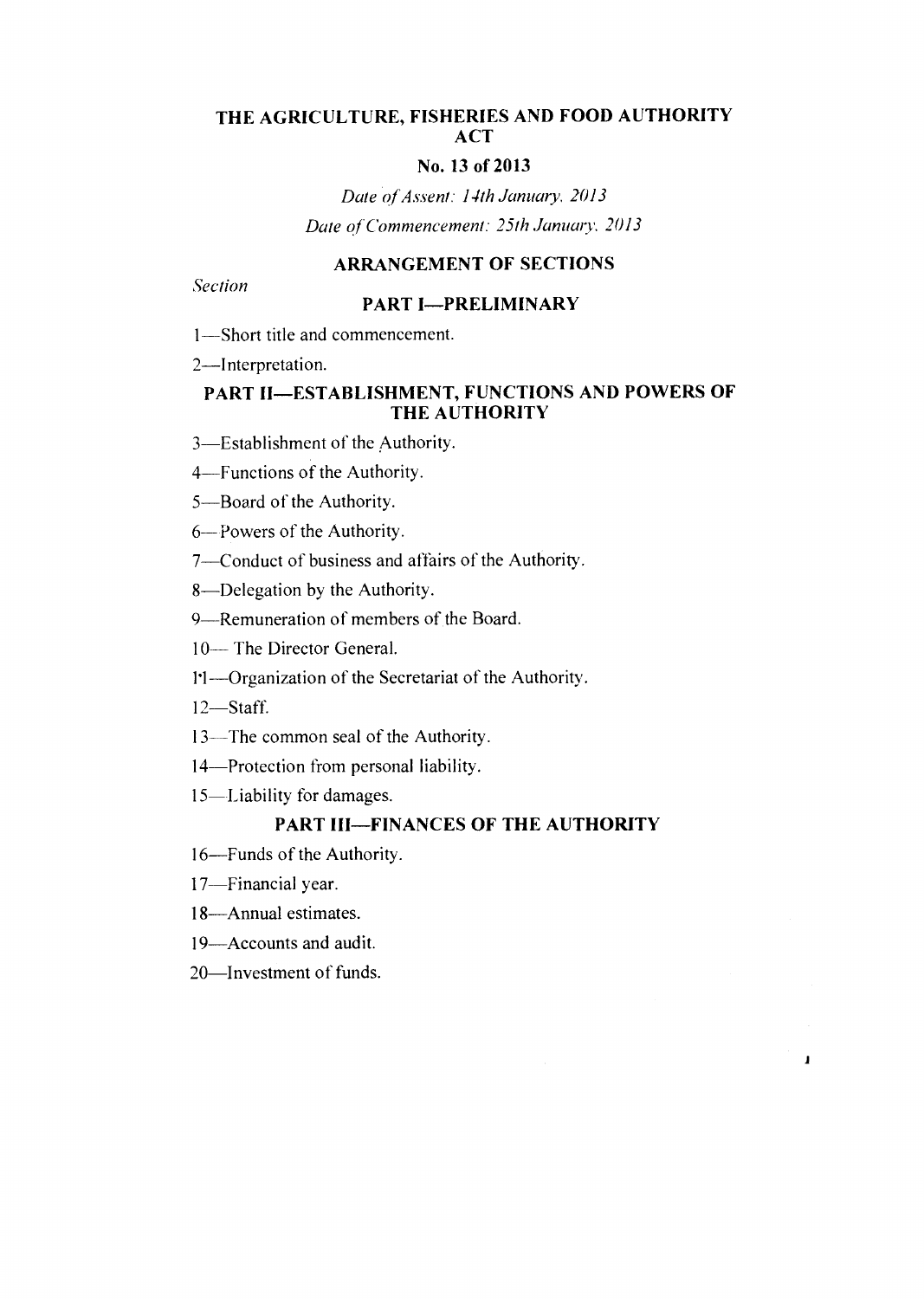### **PART IV—POLICY GUIDELINES ON DEVELOPMENT, PRESERVATION AND UTILIZATION OF AGRICULTURAL LAND**

21—Land development guidelines.

22—Rules on preservation, utilization and development of agricultural land.

23—Land preservation guidelines.

# **PART V—PROVISIONS ON NOXIOUS OR INVASIVE WEEDS**

24—Power to declare plant a noxious or invasive weed.

25—Duty to report.

26—Power of county government officer to enter land.

27—Order by county government to clear land.

28—Eradication of weed by county government.

# **PART VI—RESPONSIBILITY OF COUNTY GOVERNMENTS**

29—Respective roles of national and county governments.

30— Penalty for non-compliance with order.

31— Register of land development orders.

32— Land preservation orders.

33— Appeal against a land preservation order.

34— Cancellation and amendments of orders.

35— Register of orders.

36— Failure to comply with an order.

37— Penalty for failure to comply.

38— Right of lessee to compensation for work done in compliance with order.

39—Change of owner or occupier affects order.

**40—** Participation of farmers

# **PART VII—MISCELLANEOUS PROVISIONS**

**41•** —Appeals

42— Measurement of weight

43—Prohibition of export of some produce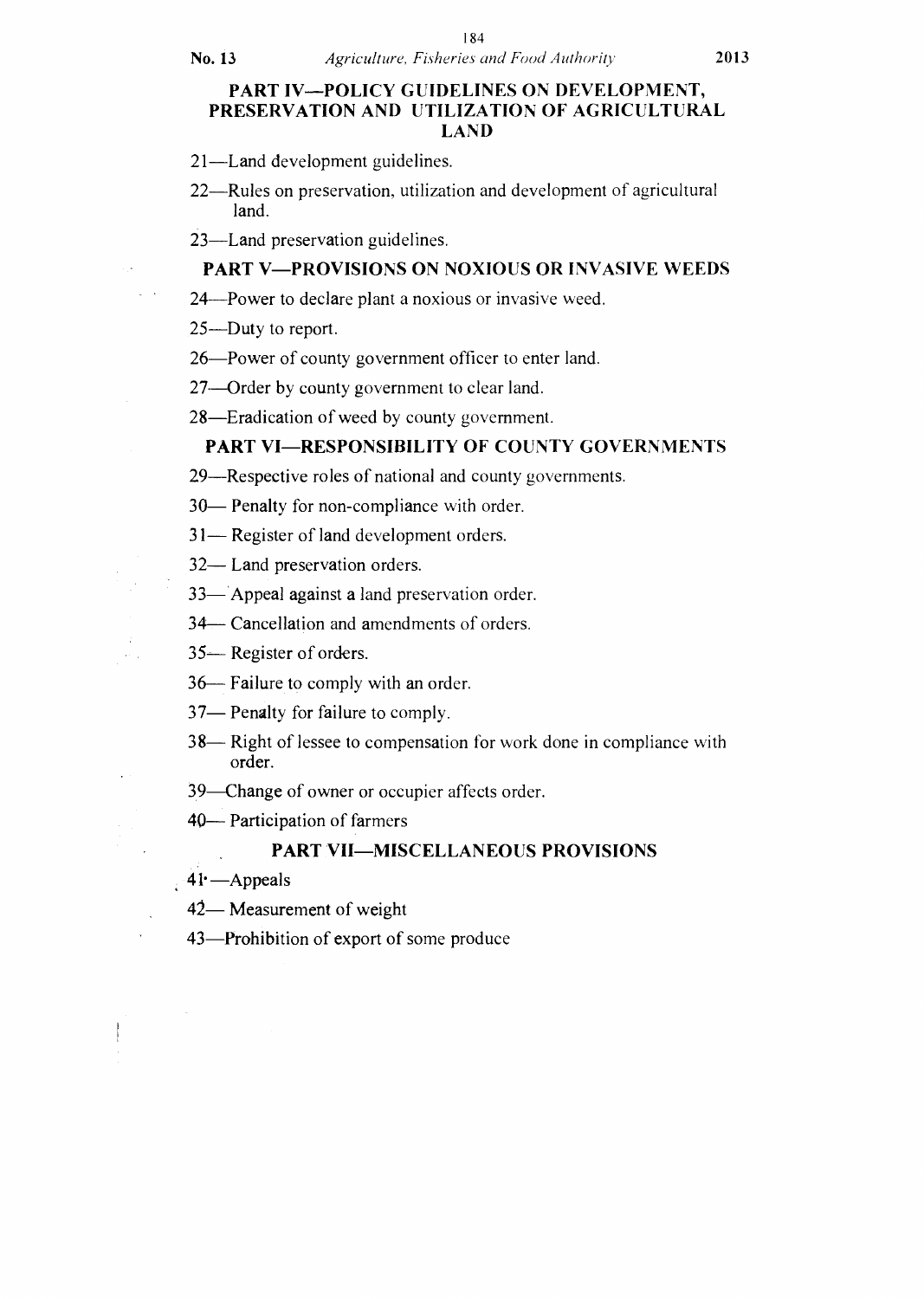44—Competition in sector

45—Repeals.

46—Regulations.

# **FIRST SCHEDULE — TRANSITIONAL PROVISIONS**

# **SECOND SCHEDULE — PROVISIONS AS TO THE CONDUCT OF BUSINESS AND AFFAIRS OF THE BOARD**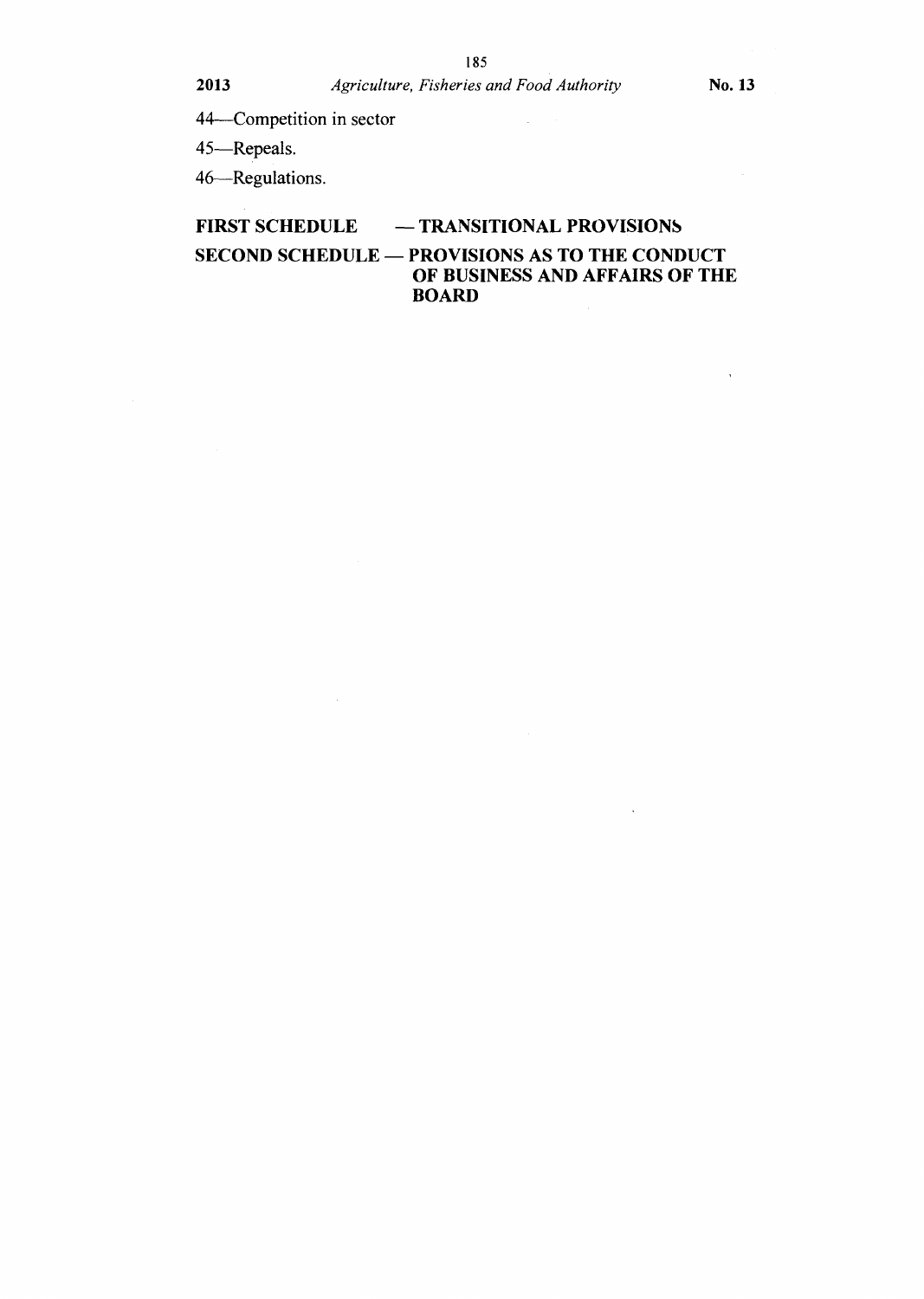### No. **13** *Agriculture, Fisheries and Food Authority* **2013**

# **THE AGRICULTURE, FISHERIES AND FOOD AUTHORITYACT**

**AN ACT of Parliament to provide for the consolidation of the laws on the regulation and promotion of agriculture generally, to provide for the establishment of the Agriculture, Fisheries and Food Authority, to make provision for the respective roles of the national and county governments in agriculture excluding livestock and related matters in furtherance of the relevant provisions of the Fourth Schedule to the Constitution and for connected purposes** 

# **ENACTED** by the Parliament of Kenya, as follows—

# **PART, I—PRELIMINARY**

Short title and commencement.

1. This Act may be cited as the Agriculture, Fisheries and Food Authority Act, 2013 and shall come into operation on such a date as the Cabinet Secretary may, by notice in the Gazette, appoint not being more than six months after its publication and different dates may be appointed for different provisions.

Interpretation.

 $\mathbf{I}$ 

# 2. In this Act, unless the context otherwise requires--

"agriculture" means cultivation of land and the use of land (whether. or not covered by water) for any purpose of husbandry, aquaculture and food production and includes—

- (a) cultivation of crops and horticultural practice within the meaning of the Crops Act;
- (b) breeding of aquatic animals and plants in the Kenya fishery waters and sea ranching and fish farming in the sea as provided for in the Fisheries Act;
- (c) the use of land, meadow land, market gardens or nursery grounds:
- (d) fish harvesting within the meaning of the Fisheries Act; and
- (e) the use of land for agroforestry, when that use is ancillary to the use of land for other agricultural purposes;
- (f) transgenic and microbial formulations for use and application in agricultural systems; and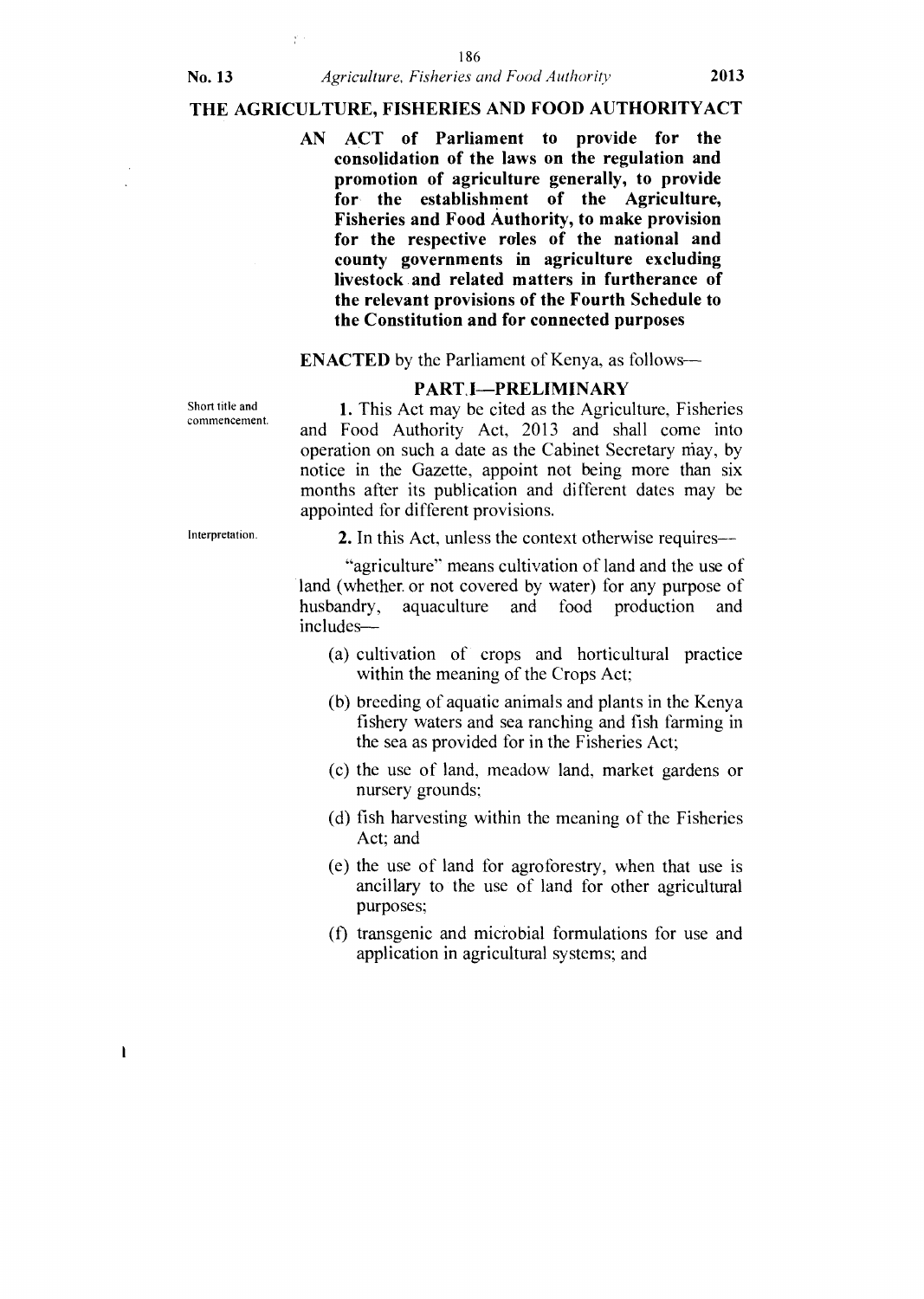"agricultural" shall be construed accordingly;

"Authority" means the Agriculture, Fisheries and Food Authority established by section 3;

"Board" means the Board of the Authority constituted pursuant to section 5;

-Cabinet Secretary" means the Cabinet Secretary for the time being responsible for matters relating to agriculture;

"directorate" means a directorate of the Authority established under section 11;

"manufacture" means the processing of agricultural products and includes the packaging, labeling, distribution or importation of scheduled agricultural products for sale in Kenya;

"person responsible", in relation to land, means—

- (a) the occupier of land, or, in the case of unoccupied land, the registered owner thereof; and
- (b) in the case of public lands over which grazing, occupation or other rights have been granted, the holder of those rights.

#### **PART II—ESTABLISHMENT, FUNCTIONS AND POWERS OF THE AUTHORITY**

**3.** (1) There is established an authority to be known as the Agriculture, Fisheries and Food Authority.

(2) The Authority is a body corporate with perpetual succession and a common seal and shall, in its corporate name, be capable of—

- (a) taking, purchasing or otherwise acquiring, holding, charging or disposing of movable and immovable property;
- (b) borrowing money or making investments;
- (c) entering into contracts; and
- (d) doing or performing all other acts or things for the proper performance of its functions under this Act which may lawfully be done or

Establishment of the Authority.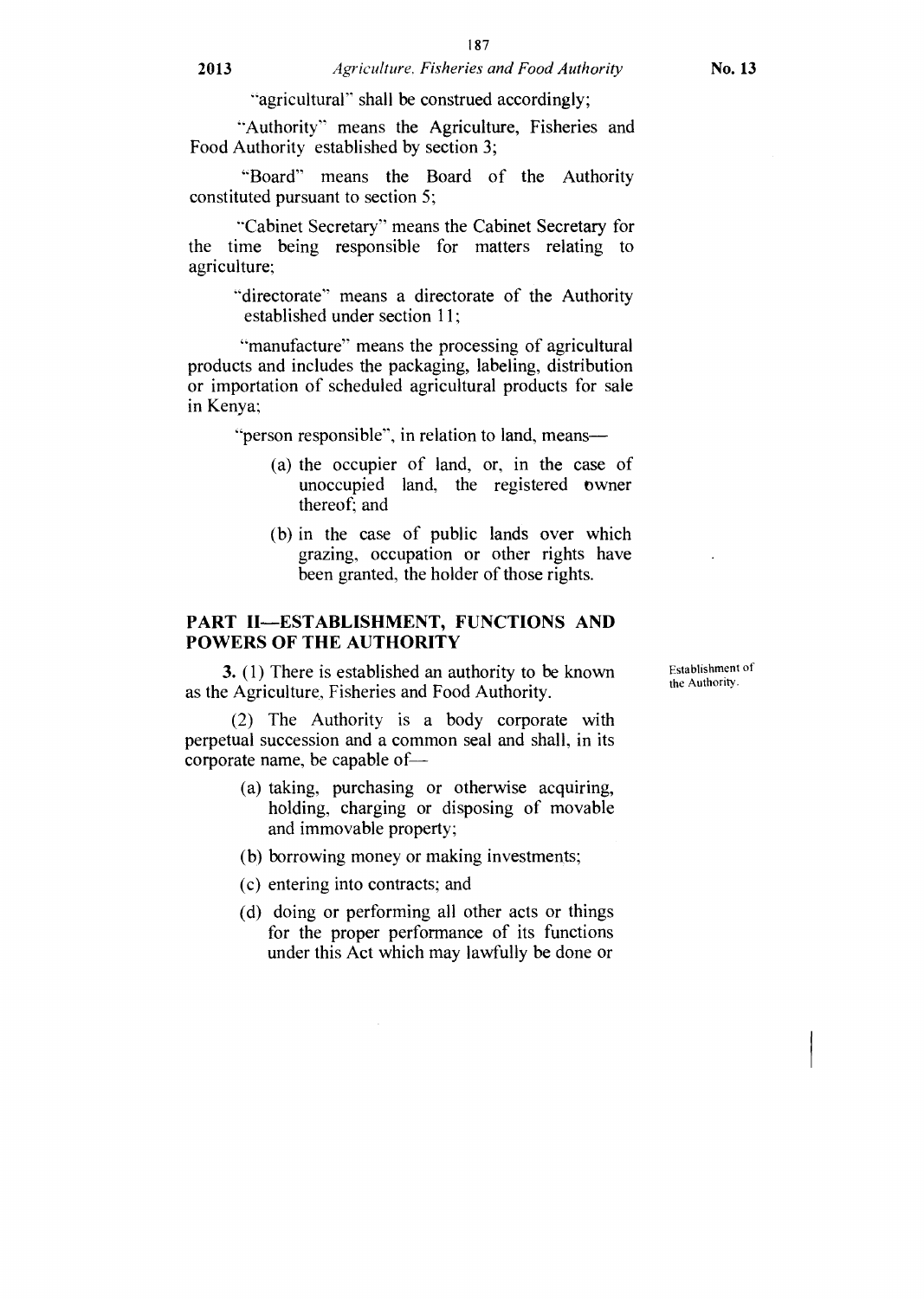#### 188 No. 1:1 *Agriculture, Fisheries•and Food Authority* **2013**

#### performed by a body corporate.

(3) The Authority shall be the successor to the institutions established by the Acts repealed under section 41 existing immediately before the commencement of this Act, the Crops Act, the Livestock Act and Fisheries Act respectively.

(4) Despite sub-section (3), the Authority shall not be the successor of livestock based institutions existing immediately before this Act was enacted into law.

(5) The provisions of the First Schedule shall apply upon the commencement of this Act.

4. The Authority shall, in consultation with the county governments, perform the following functions—

- (a) administer the Crops Act, and the Fisheries Act in accordance with the provisions of these Acts;
- (b) promote best practices in, and regulate, the production, processing, marketing, grading, storage, collection, transportation and warehousing of agricultural and aquatic products excluding livestock livestock products as may be provided for under the Crops Act, and the Fisheries Act.
- (c) collect and collate data, maintain a database on agricultural and aquatic products excluding livestock products, documents and monitor agriculture through registration of players as provided for in the Crops Act and the Fisheries Act;
- (d) be responsible for determining the research priorities in agriculture and aquaculture and to advise generally on research thereof;
- (e) advise the national government and the county governments on agricultural and aquatic levies for purposes of planning, enhancing harmony and equity in the sector.
- (f) carry out such other functions as may be assigned to it by this Act, the Crops Act, the Fisheries Act and any written law while respecting the roles of the two levels of

Functions of the Authority.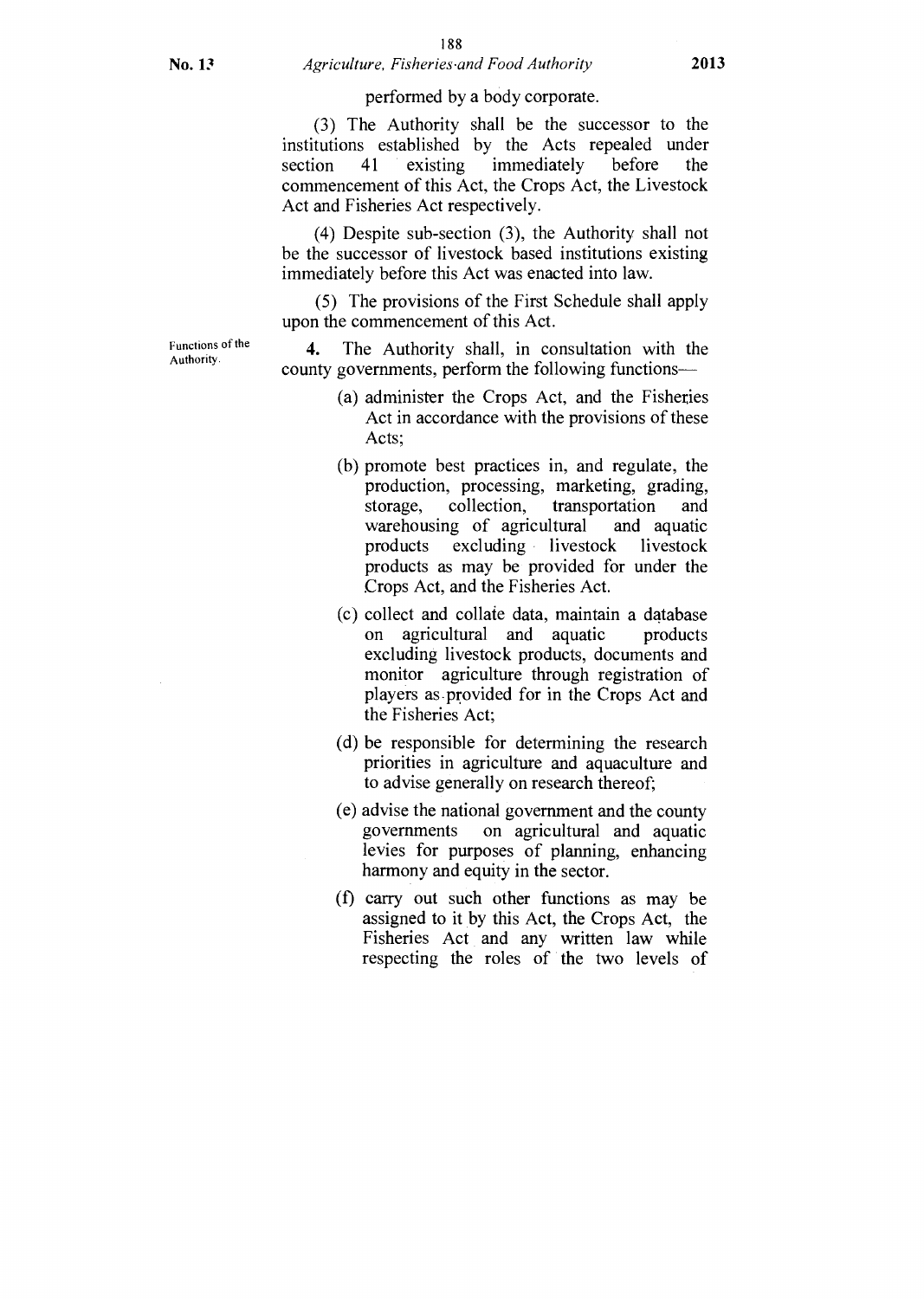governments.

5.(1) The management of the Authority shall vest in a Board which shall consist of—

- (a) a chairperson appointed by the President with the approval of the National Assembly;
- (b) the Principal Secretary in the Ministry responsible for agriculture;
- (c) the Principal Secretary in the Ministry responsible for finance;
- (d) the Principal Secretary in the Ministry responsible for matters relating to county governments;
- (e) the Principal Secretary in the Ministry responsible for lands;
- (f) the Principal Secretary in the Ministry responsible for environment;
- (g) the Principal Secretary in the Ministry responsible for co-operatives;
- (h) a representative of the National Land Commission;
- (i) eight persons, being farmers' representatives, elected by the farmers to represent the major crop subsectors in Kenya;
- (j) the Director General who shall be the secretary to the Board and chief executive officer of the Authority; and
- (k) the Chairperson of the Transition Authority or his representative.

(2) The Cabinet Secretary shall make rules for election of the members of the Board under subsection  $(1)(i).$ 

(3) The rules made under subsection (2) shall provide for mechanisms to ensure that not more than two thirds of the members so elected are of the same gender.

(4) A person appointed as a member of the Board under sub-section  $(1)$  (a) and (i) shallBoard of the Authority.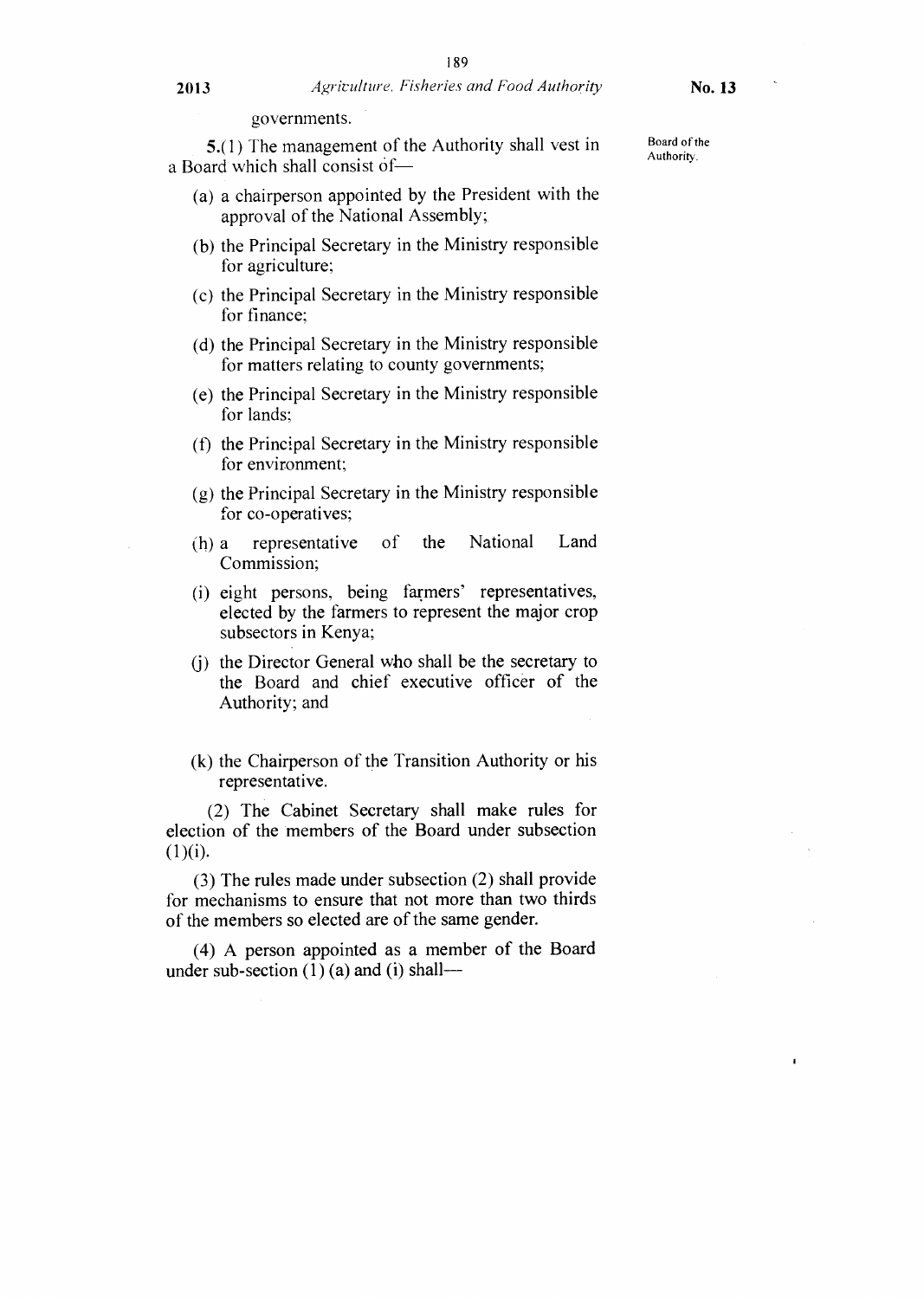#### No. 13 *Agriculture. Fisheries and Food Authoritv* 2013

- 
- (a) be persons who have the relevant expertise qualification and experience in the agricultural sector:
- (b) be appointed through a competitive recruitment process:
- (c) serve for a term of five years and shall be eligible for re-appointment once for a further term of five years.

(5) A member of the Board. appointed under subsection (1) (a). (i) and (j)—

(a) shall be appointed through a competitive appointment process:

(b) may at any time resign from office by notice in writing to the Cabinet Secretary;

- (c) may be removed from office if the member—
	- (i) has been absent from three consecutive meetings of the Board without the permission of the chairperson;
	- (ii) is adjudged bankrupt or enters into a composition scheme or arrangement with his or her creditors:
	- (iii) is convicted of an offence involving dishonesty or fraud;
	- (iv) otherwise fails to comply with the requirements of Chapter Six of the Constitution:
	- (v) is convicted of a criminal offence and sentenced to imprisonment for a term exceeding six months or to a fine exceeding ten thousand shillings;
	- (vi) is incapacitated by prolonged physical or mental illness or is deemed otherwise unfit to discharge his or her duties as a member of the Board.

Powers of the Authority.

6. The Authority shall have all powers necessary for the proper performance of its functions under this Act and in particular. but without prejudice to the generality of the foregoing. the Authority shall have power to—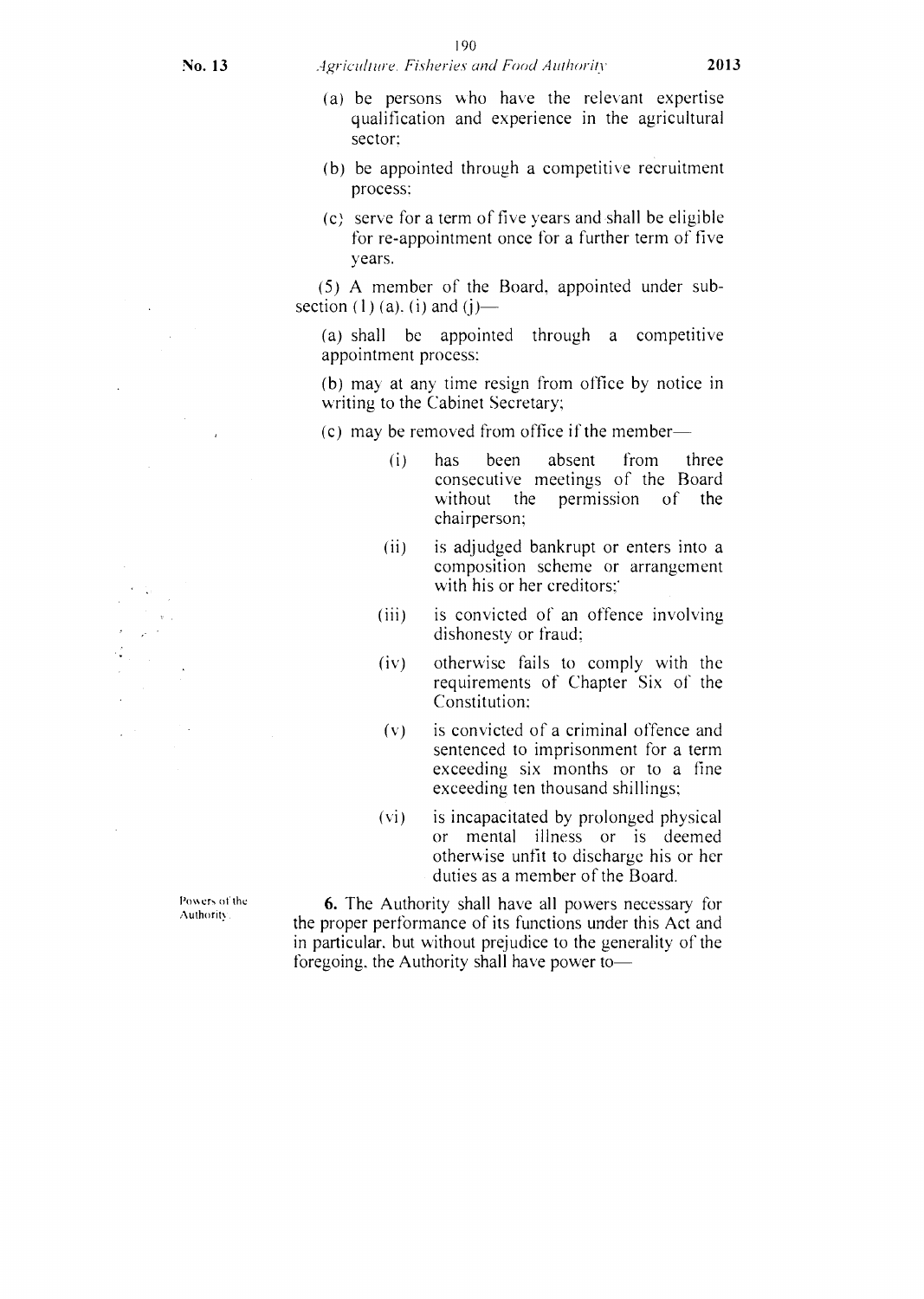- (a) enter into contracts;
- (b) manage, control and administer its assets in such manner and for such purposes as best promote the purpose for which the Authority is established;
- (c) determine the provisions to be made for its capital and recurrent expenditure and for the reserves of the Authority;
- (d) receive any grants, gifts, donations or endowments and make legitimate disbursements therefrom;
- (e) enter into association with such other bodies or organizations within or outside Kenya as it may consider desirable or appropriate and in furtherance of the purposes for which the Authority is established;
- (f) open such bank accounts for its funds as may be necessary;
- (g) invest any funds of the Authority not immediatQly required for its purposes;
- (h) undertake any activity necessary for the fulfilment of any of its functions.

7.(1) The conduct and regulation of the business and affairs of the Authority shall be as provided in the Second Schedule.

(2) Except as provided in the Second Schedule, the Authority may regulate its own procedure.

8. The Authority may, either generally or in any particular case, delegate to any committee or to any member, officer, employee or agent of the Authority, the exercise of any of the powers or the performance of any of the functions or duties of the Authority under this Act or under any other written law.

9. The remuneration payable to members of the Board shall be determined by the Salaries and Remuneration Commission.

10. (1) There shall be a Director General who shall be the chief executive officer of the Authority be appointed by the Board of the Authority through a competitive recruitment process.

(2) The appointment of the Director General of the

Conduct of business and affairs of the Authority.

Delegation by the Authority.

Remuneration of members of the Board.

Director General.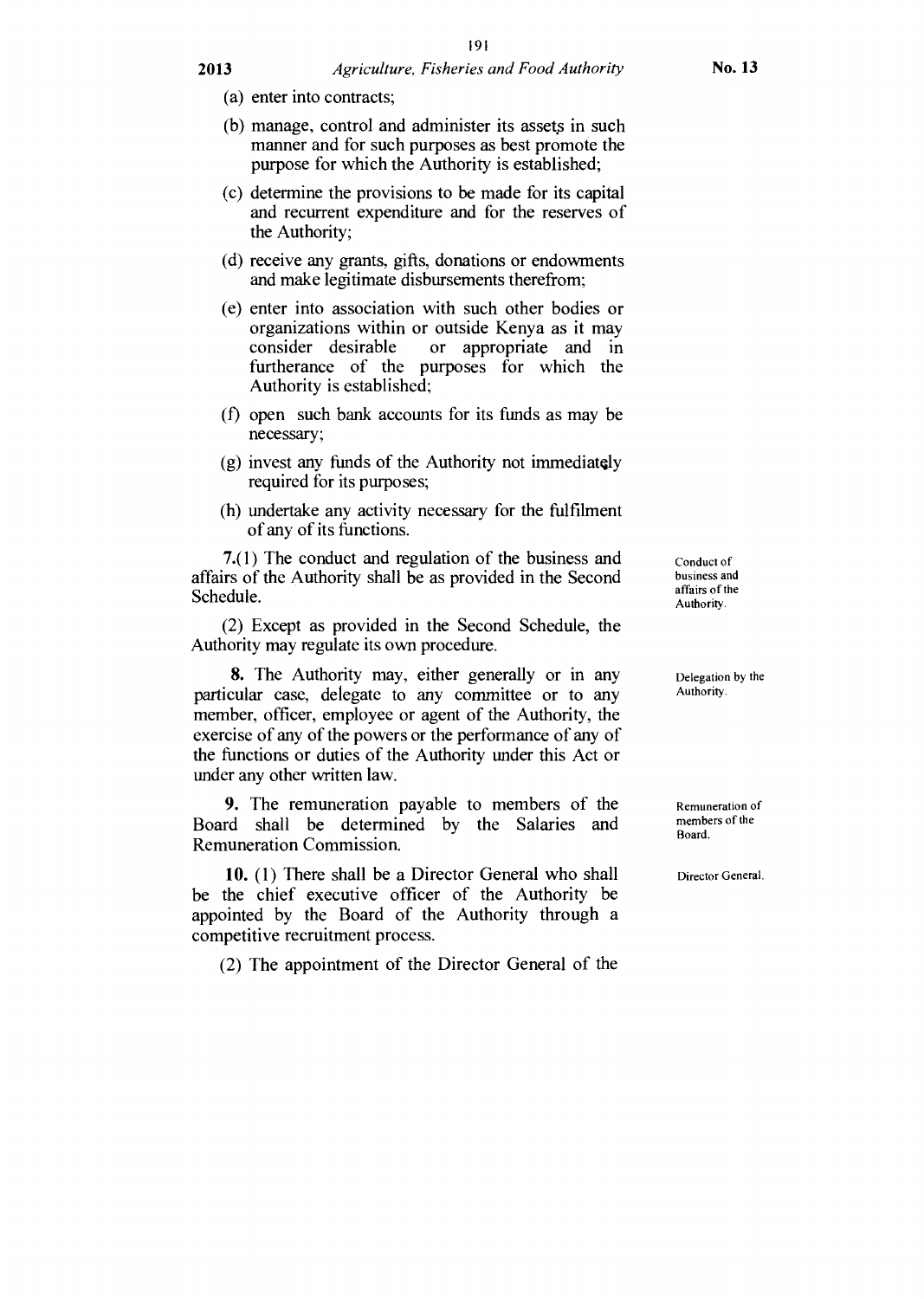Authority under subsection (1) shall be done in consultation with the Cabinet Secretary and with the approval of the National Assembly.

(3) The Director General shall hold office for a period of not more than five years. on such terms and conditions of employment as the Board may determine, and shall be eligible for re-appointment for one further term.

(4) The Director General shall be an *ex-officio*  member of the Board but shall have no right to vote at any meeting of the Board.

(5) The Director General shall

- (a) subject to the direction of the Board, be responsible for the day to day management of the. Authority;
- (b) in consultation with the Board, be responsible for the direction of the affairs and transactions of the Authority, the exercise, discharge and performance of its objectives, functions and duties, and the general administration of the Authority;
- (c) be the secretary of the Board.

11. (1) The Authority shall organise its secretariat into such directorates as the Authority, with the approval of the Cabinet Secretary. may determine taking into account the functions of the Authority under this Act and any other Act of Parliament and including a Directorate of fisheries and Food production.

(2) The directorates to be established under subsection (1) shall include a directorate on fisheries and a separate directorate on food.

(3) Each directorate of the Authority shall have such autonomy as to enable it discharge its professional mandate and shall for purposes of enabling Kenya meet the relevant international obligations especially with respect to standards, each directorate shall be the recognized entity to represent Kenya in that behalf as the competent authority.

(4) Without prejudice to the general power of the

Organization of the Secretariat of the Authority.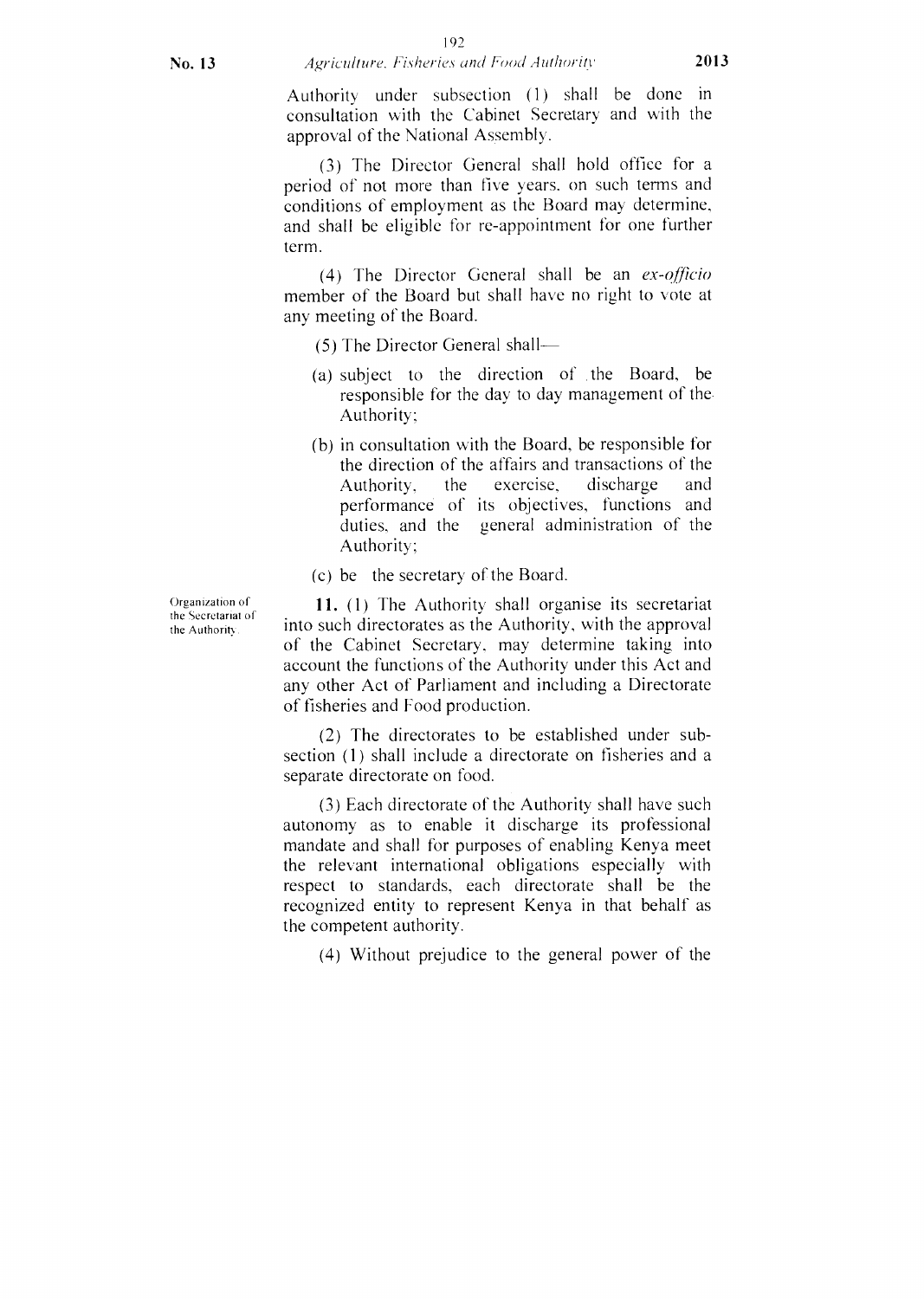193

(5) The appointments of any director or head of directorate under this section shall only be done with the prior approval of the National Assembly.

**12.** The Board may appoint such officers, agents and other staff as are necessary for the proper and efficient discharge of the functions of the Authority under this Act, upon such terms and conditions of service as the Board may determine. Staff.

**13.** (1) The common seal of the Authority shall be kept in the custody of the Director General or of such other person as the Board may direct, and shall not be used except upon the order of the Board.

(2) The common seal of the Authority, when affixed to a document and duly authenticated, shall be judicially and officially noticed, and unless the contrary is proved, any necessary order or authorisation by the Board under this section shall be presumed to have been duly given.

(3) The common seal of the Authority shall be authenticated by the signature of the chairperson of the Board and the Director General.

(4) The Board shall, in the absence of either the chairperson or the Director General, in any particular matter, nominate one member of the Board to authenticate the seal of the Authority on behalf of either the chairperson or the Director General.

**14.** (1) No matter or thing done by a member of the Board or by any officer, member of staff, or agent of the Authority shall, if the matter or thing is done *bona fide*  for executing the functions, powers or duties of the Authority under this Act, render the member, officer, employee or agent or any person acting on their directions personally liable to any action, claim or demand whatsoever.

(2) Any expenses incurred by any person in any suit or prosecution brought against him or her in any court, in Protection from personal liability.

The common seal of the Authority.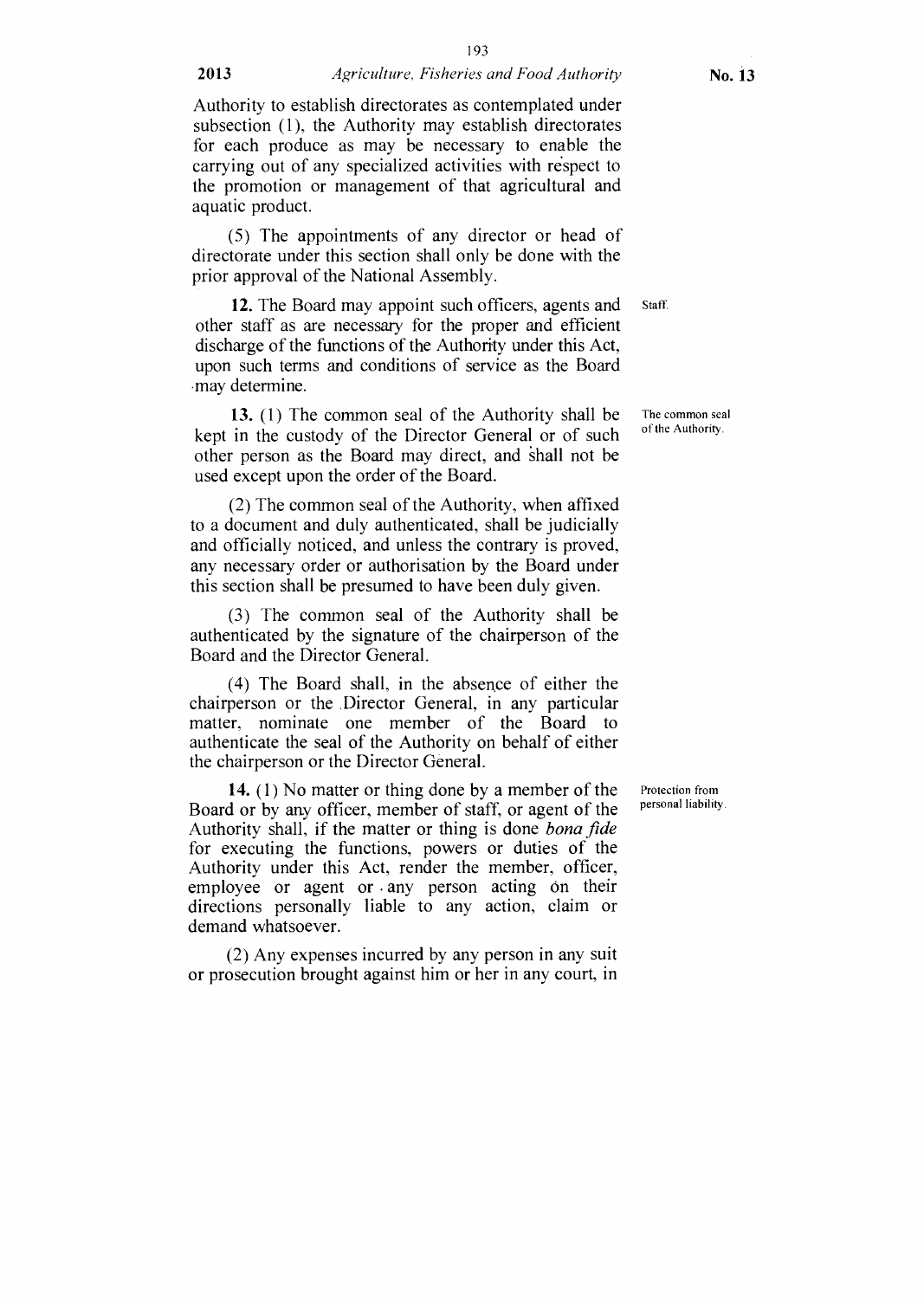respect of any act which is done or purported to be done by him or her under the direction of the Board, shall. if the court holds that such act was done *bona tide.* he paid out of the funds of the Authority, unless such expenses are recovered by him or her in such suit or prosecution.

Liability for  $\frac{15}{2}$ . The provisions of section  $\frac{14}{2}$  shall not relieve damages. the Authority of the liability to pay compensation or damages to any person for any injury to him or her, his or her property or any of his or her interests caused by the exercise of any power conferred by this Act or any other written law or by the failure, wholly or partially, of any works

#### PART III—FINANCES OF THE AUTHORITY

Funds of the  $16. (1)$  The funds and assets of the Authority shall Authority. consist of- $-$ 

- (a) such moneys as may be appropriated by Parliament for the purposes of the Authority:
- $(b)$  such gifts as may be given to the Authority:
- (c) all moneys from any other lawful source provided, donated or lent to the Authority:.

(2) All moneys received in respect of the levy shall be paid to the Authority and if not paid on or before the date prescribed by the order, the amount due shall be a civil debt recoverable summarily by the Authority.

(3) The Authority shall apply the money received under this section for the furtherance of the objects and performance of the functions of the Authority.

 $F$ <sup>17</sup>. The financial year of the Authority shall be the period of twelve months ending on the thirtieth June in each year.

Annual estimates.  $18(1)$  At least three months before the commencement of each financial year, the Authority shall cause to be prepared estimates of the revenue and expenditure of the Authority for that year.

> (2) The annual estimates shall make provision for all estimated expenditure of the Authority for the financial year and in particular, the estimates shall provide for the—

(a) payment of the salaries, allowances and other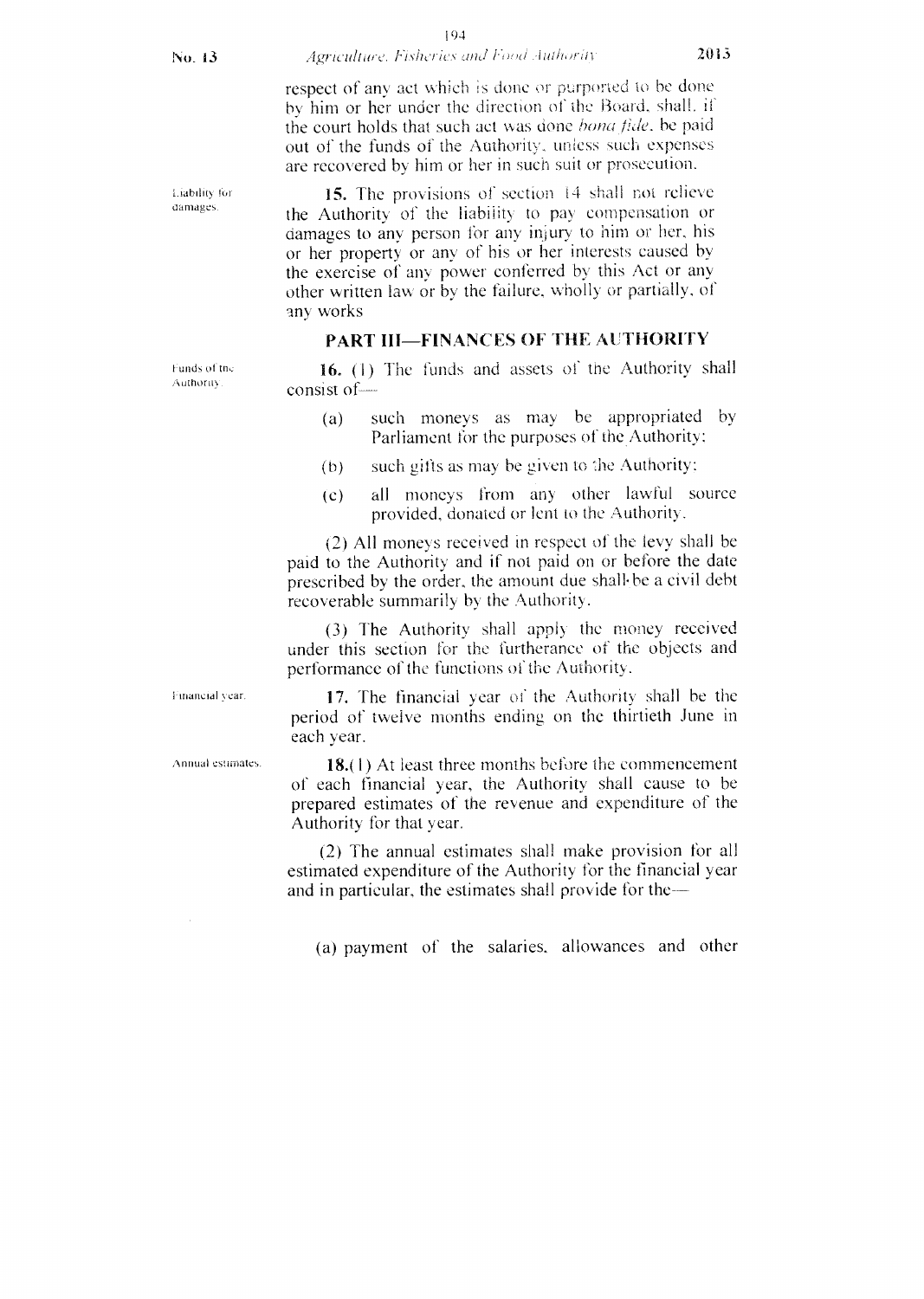charges in respect of the staff of the Authority;

- (b) payment of allowances and other charges in respect of members of the Board;
- (c) payment of pensions, gratuities and other charges in respect of members of the Board and staff of the Authority;
- (d) proper maintenance of the buildings and grounds of the Authority;
- (e) maintenance, repair and replacement of the equipment and other property of the Authority; and
- (f) creation of such reserve funds to meet future or contingent liabilities in respect of retirement benefits, insurance or replacement of buildings or equipment, or in respect of such other matter as the Board may deem appropriate.

(3) The annual estimates shall be approved by the Board before the commencement of the financial year to which they relate and, once approved, the sum provided in the estimates shall be submitted to the Cabinet Secretary for approval.

(4) No expenditure shall he incurred for the purposes of the Authority except in accordance with the annual estimates approved under subsection (3), or in pursuance of an authorisation of the Board given with prior written approval of the Cabinet Secretary.

 $19.(1)$  The Board shall cause to be kept proper books and records of accounts of the income, expenditure and assets of the Authority.

 $(2)$  Within a period of three months after the end of each financial year, the Board shall submit to the Auditor-General, the accounts of the Authority together with $-$ 

- $(a)$  a statement of the income and expenditure of the Authority during that year; and
- h) a balance sheet of the Authority on the last day of that year.

(3) The accounts of the Authority shall be audited and reported upon in accordance with the provisions of the Public Audit Act, 2003.

20.(1) The Board may invest any of the funds of the Authority in securities in which, for the time being, trustees

No. l2 of 2003.

investment of funds.

Accounts and audit.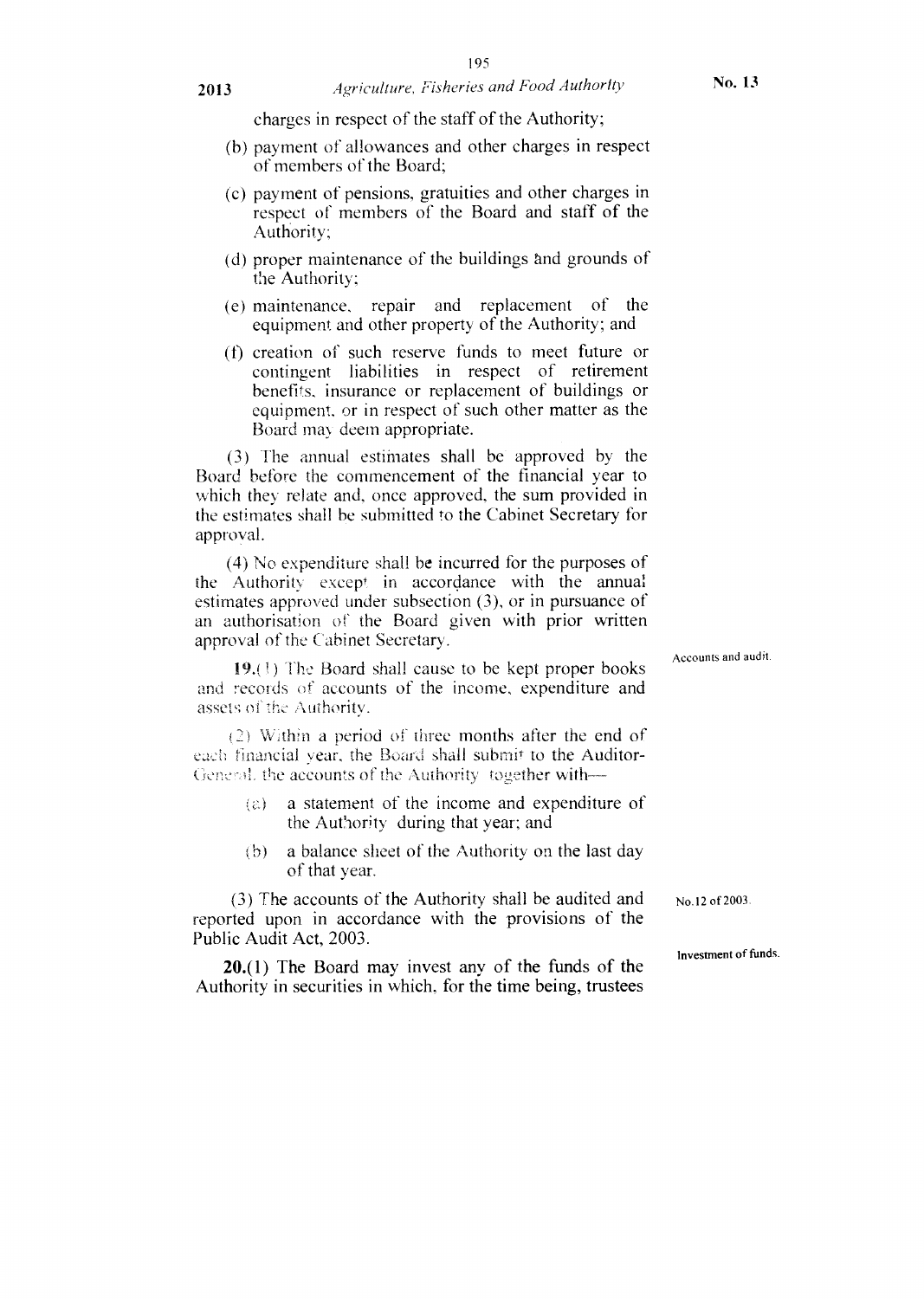may by law invest trust funds, or in any other securities or banks which the Treasury may, from time to time, approve for that purpose.

(2) The Board may place on deposit, with such bank or banks as it may determine, any moneys not immediately required for the purpose of the Authority.

### PART IV—POLICY GUIDELINES ON<br>DEVELOPMENT, PRESERVATION AND DEVELOPMENT, UTILIZATION OF AGRICULTURAL LAND

Land development guidelines.

21.(1) The Cabinet Secretary shall, on the advice of the Authority, and in consultation with the National Land Commission, provide general guidelines, in this Act referred to as land development guidelines, applicable in respect of any category of agricultural land to the owners or the occupiers thereof.

(2) The land development guidelines contemplated under subsection (1) shall be implemented by the respective county governments taking into account the circumstances of the respective areas under their jurisdiction.

(3) The guidelines referred to in this section may require the adoption of such system of management or farming practice or other system in relation to land in question (including the execution of such work and the placing of such things in, on or over the land, from time to time) as may be necessary for the proper development of land for agricultural and fishing purposes.

Rules on preservation,  $22.(1)$  The Cabinet Secretary shall, on the advice of the development of Authority, and in consultation with the National Land development of Authority, and in consultation with the negervation Commission, make general rules for the preservation, utilization and development of agricultural land and aquatic resources, either in Kenya generally or in any particular part thereof

> (2) Without prejudice to the generality of subsection (1), rules made thereunder may—

- (a) prescribe the manner in which owners (whether or not also occupiers) shall manage their land in accordance with rules of good estate management;
- (b) prescribe the manner in which occupiers shall farm their land in accordance with the rules of

utilization and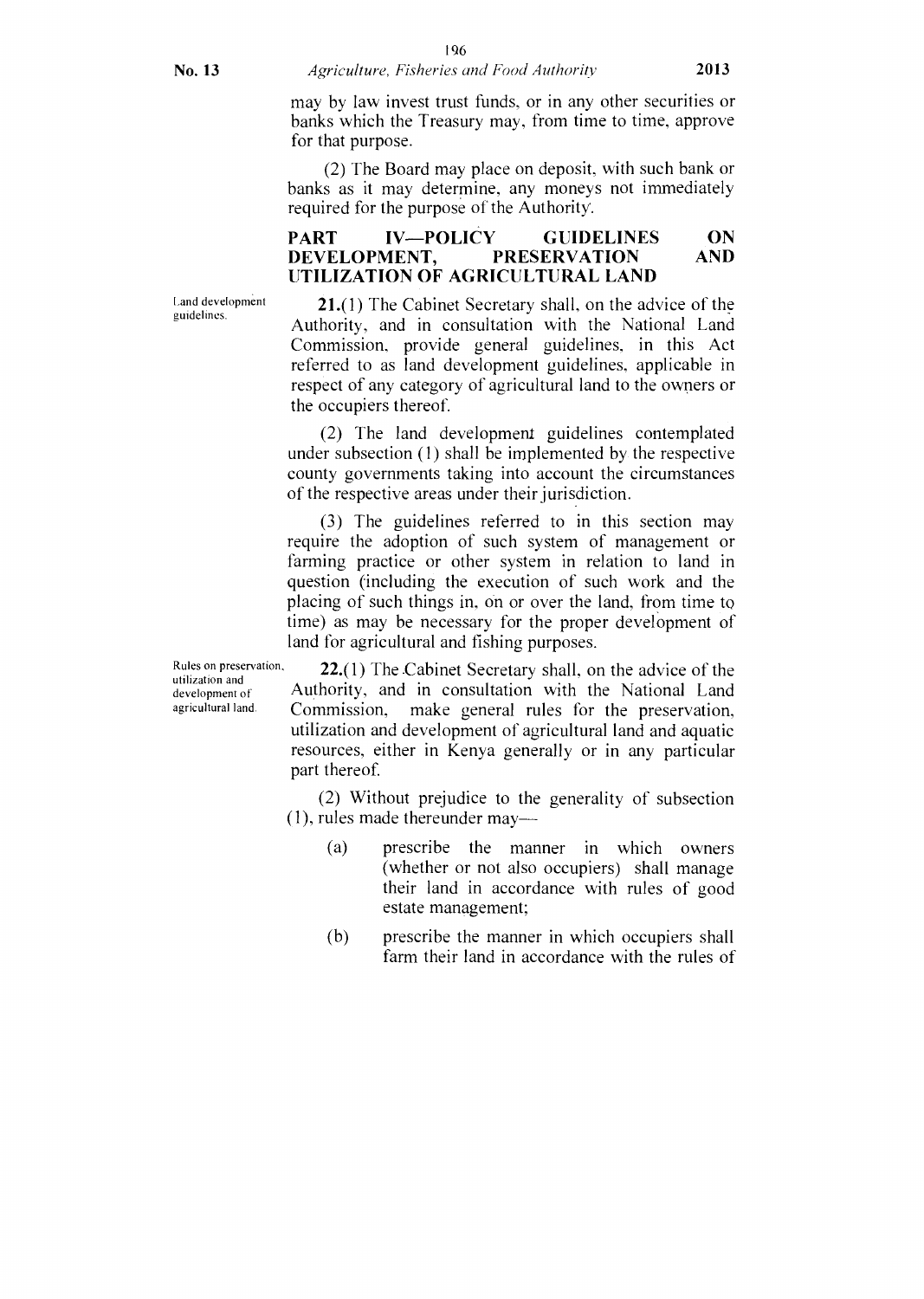good husbandry:

- (c) advise on the control or prohibition of the cultivation of land or the keeping of stock or any particular kind of stock thereon;
- (d) advise on the kinds of crops which may be grown on land;
- (e) provide for controlling the erection of buildings and other works on agricultural land;
- (f) provide for such exemptions or conditional exemptions from the provisions thereof as may be desirable or necessary;
- (g) provide for *ex situ* fish breeding to supplement in situ fish breeding and thereby outlaw seasonal bans on fishing;
- (h) provide for efficient and effective fishing methods that are sensitive to the socialeconomic status of local communities; and
- (i) provide for technical and other assistance to fishing communities to enhance their socioeconomic development, especially that of vulnerable groups. including women.

(3) For the purposes of this section and of any rules made thereunder. and of any legislation of any county government—

- (a) an owner of agricultural land shall be deemed to fulfil his or her responsibilities to manage it in accordance with the rules of good estate management if, having regard to the character and situation of the land and other relevant circumstances, it enables an occupier of the land reasonably skilled in husbandry to maintain efficient production as respects both the kind of produce and the quality and quantity thereof;
- (b) the occupier of agricultural land shall be deemed to fulfil his or her responsibilities to farm it in accordance with the rules of good husbandry if the occupier is maintaining a reasonable standard of efficient production, as respects both the kind of produce and the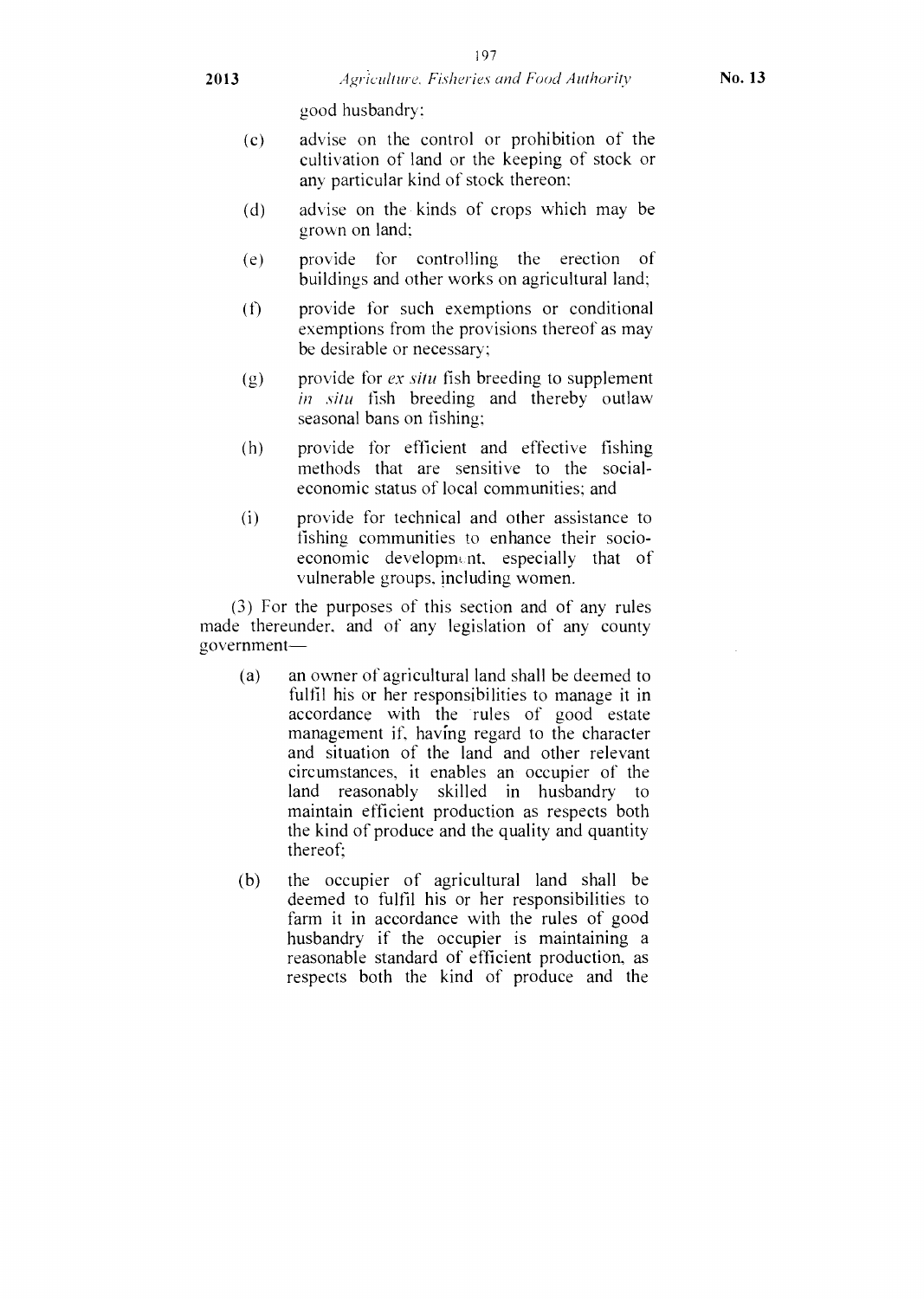quality and quantity thereof, while keeping the land in a condition to enable such a standard to be maintained in the future;

(c) "relevant circumstances", in relation to an owner or occupier, includes all circumstances affecting management or farming other than the personal circumstances of the owner or occupier.

 $23(1)$  The Cabinet Secretary, on the advice of the Authority, and in consultation with the National Land Commission, for the purposes of the conservation of the soil, or the prevention of the adverse effects of soil erosion on, any land, may, prescribe national guidelines for any or all of the following matters--

- (a) prohibiting, regulating or controlling the undertaking of any agricultural activity including the firing, clearing or destruction of vegetation when such prohibiting, regulating or controlling is deemed by the Cabinet Secretary to be necessary for the protection of land against degradation, the protection of water catchment areas or otherwise, for the preservation of the soil and its fertility;
- (b) requiring, regulating or controlling--
	- (i) the afforestation or re-afforestation of land;
	- (ii) the drainage of land, including the construction, maintenance or repair of drains, gullies, contour banks, terraces and diversion ditches;
	- (iii) salination, acidification and saltification of soil;
- (c) requiring the uprooting or destruction, without payment of any compensation therefor, of any vegetation which has been planted in contravention of a land preservation order;
- (d) requiring the supervision of unoccupied land;
- (e) prohibiting, restricting or controlling the use of land for any agricultural purpose excluding livestock.

Land preservation guidelines.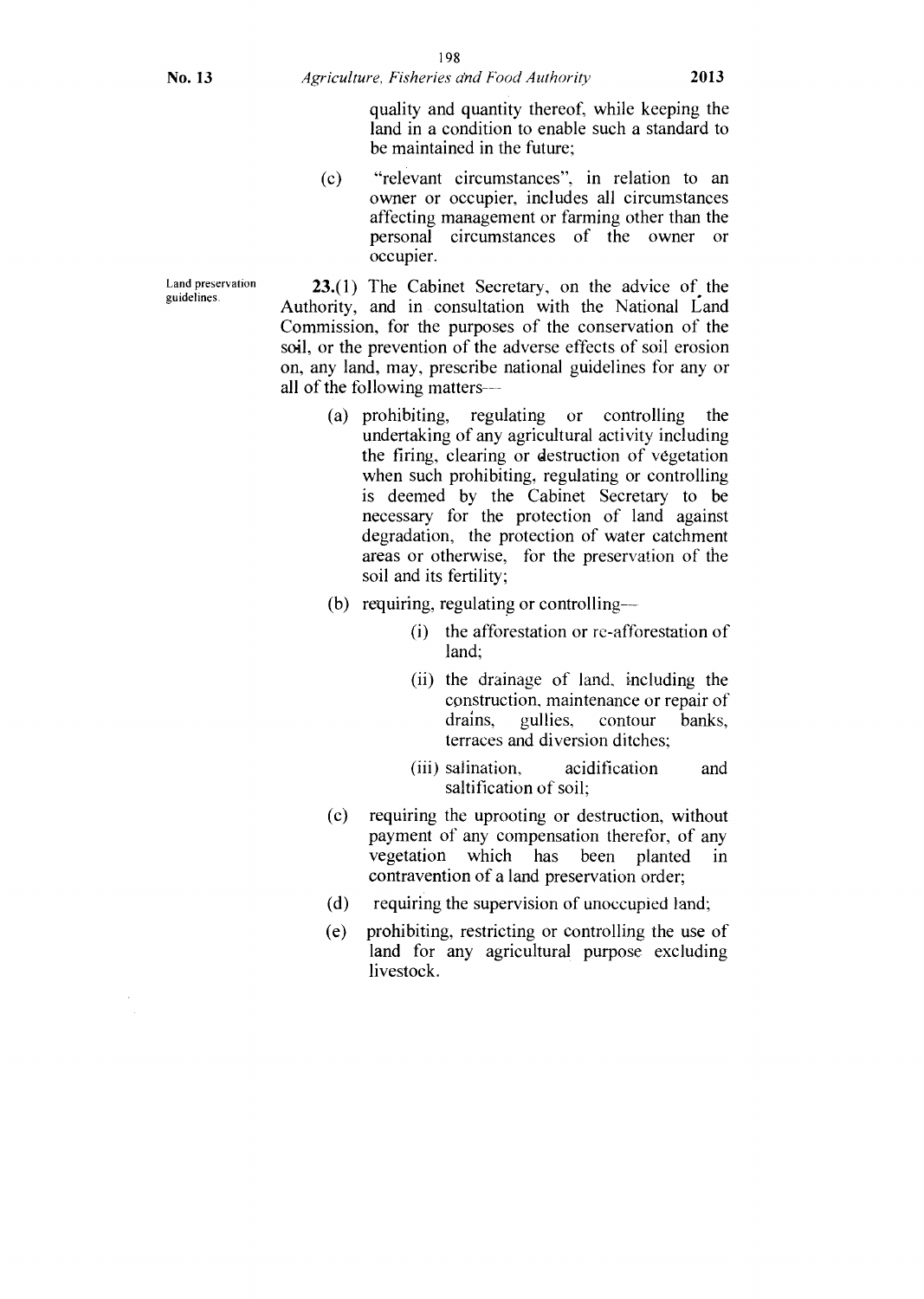#### **2013** *Agriculture, Fisheries and Food Authority* **No. 13**

(2) Any guidelines made under this section may provide for—

- (a) such exemptions or conditional exemptions from the operation thereof as may be specified;
- (b) the grant of permits or conditional permits of exemption from the operation thereof;
- (c) its application to certain periods or seasons of the year;
- (d) restricting its application to specified persons or any class or description of person or to any area or areas;
- (e) requiring or prohibiting any act or thing to be done to or in respect of any land notwithstanding that the purpose of such rule or order or its carrying into effect is or Will be to the benefit of any other land or land in the ownership or occupation of another person.

#### **PART V—PROVISIONS ON NOXIOUS AND INVASIVE WEEDS**

**24.(1)** The Cabinet Secretary may, on the advice of the Authority, by notice in the Gazette, declare a plant to be a noxious or invasive weed in any area which shall be specified in the notice, and which may consist either of the whole of Kenya or of one or more areas thereof.

(2) By establishment of the county government, the Cabinet Secretary shall seek advice contemplated in sub section(1) from the county executive committee member responsible for agriculture.

(3) The county government shall provide technical support for the eradication of noxious and invasive weeds as part of its constitutional functions for plant disease control.

**25.** (1) A person having control or an interest over land within an area in which a plant has been declared a noxious or invasive weed in accordance with section 24 shall—

- (a) report forthwith to the county government the presence of any noxious or invasive weed thereon; and
- (b) clear the noxious or invasive weed, or cause it to be cleared from that land.

Power to declare plant a noxious or invasive weed.

Duty to report.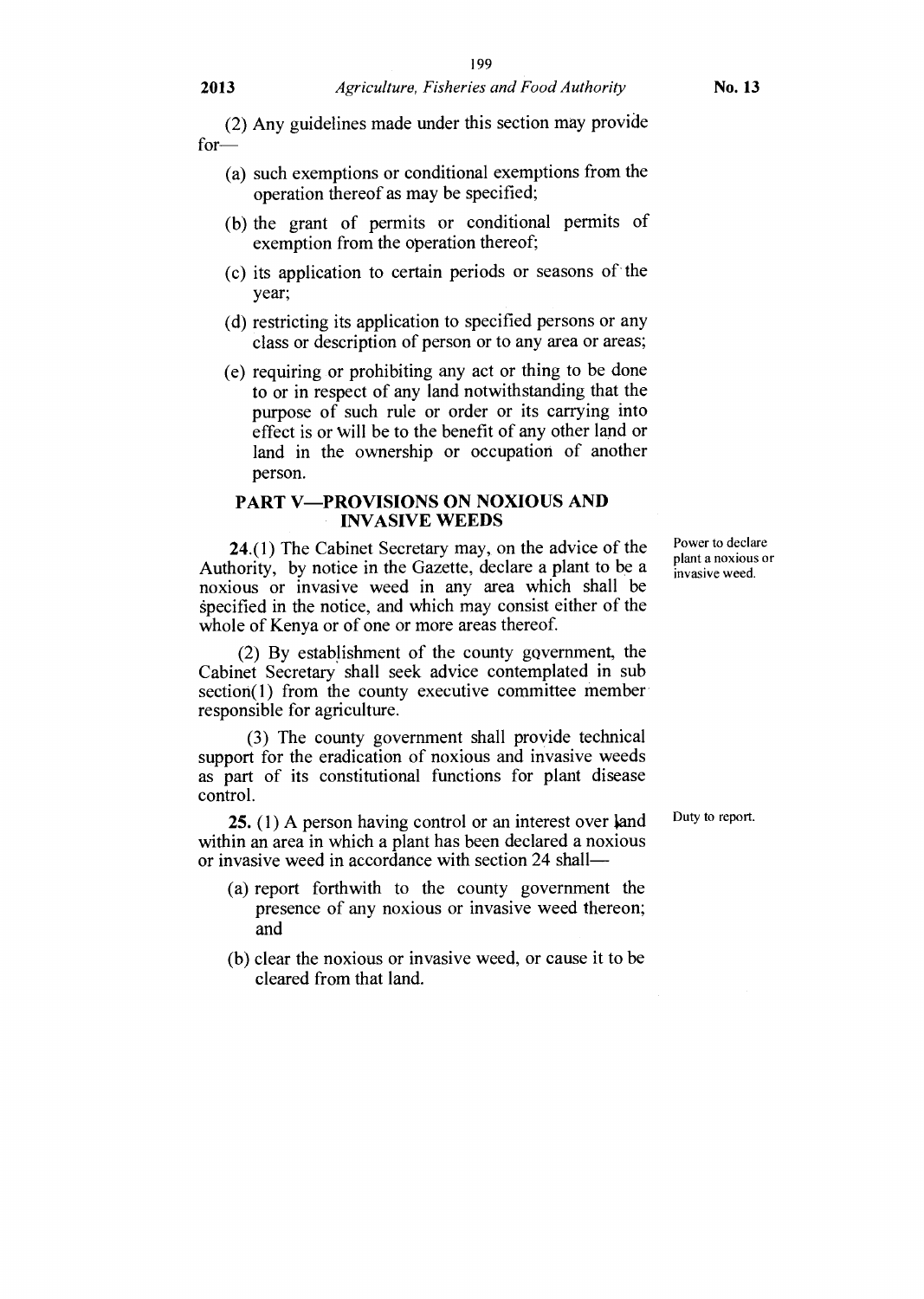(2) A person who fails to comply with the provisions of this section commits an offence.

Power of county government officer to enter land.

26. (1) An officer of the county government authorized for that purpose may at all reasonable times enter upon land situated in an area in respect of which he or she is authorized for the purpose of ascertaining whether any noxious or invasive weed exists thereon.

(2) A person who obstructs or attempts to obstruct or hinder an officer of the county government in the exercise of his or her duties under this Act commits an offence.

Order by county 27. (1) If the officer of the county government finds government to clear upon land within a declared area any plant which has been government to clear upon land within a declared area any plant which has been land.<br>declared to be a noxious or invasive weed under this Act, the county government may, by notice in writing to the person responsible for the land, require that person to clear the land of the noxious or invasive weed within a time to be specified in the notice.

> (2) The notice referred to in subsection (1) shall state the particular noxious or invasive weed which has been found upon the land, and, as far as practicable, the portion or portions of the land on which the noxious or invasive weed has been found.

> (3) A person who fails to comply with the provisions of a notice within the time specified therein commits an offence.

Eradication of weed **28.** (1) If the person responsible fails to clear the land<br>by county by county<br>government. Within the time specified in a notice under this Part, an officer of the county government may enter, with or without assistance, upon the land and eradicate or cause to be eradicated any noxious or invasive weed found thereon.

> (2) Any expenses incurred in eradication shall be a civil debt recoverable summarily from the person responsible for the land.

> (3) Nothing in this section shall relieve the person responsible of any penalty incurred under this Act in consequence of his or her failure to comply with the provisions of a notice under this Act.

> (4) Where the noxious or invasive weed is of such a nature or proportion that it cannot be cleared by an individual or community, the government shall take steps, within six months, of such notice given by an individual to the government, to clear the noxious or invasive weed.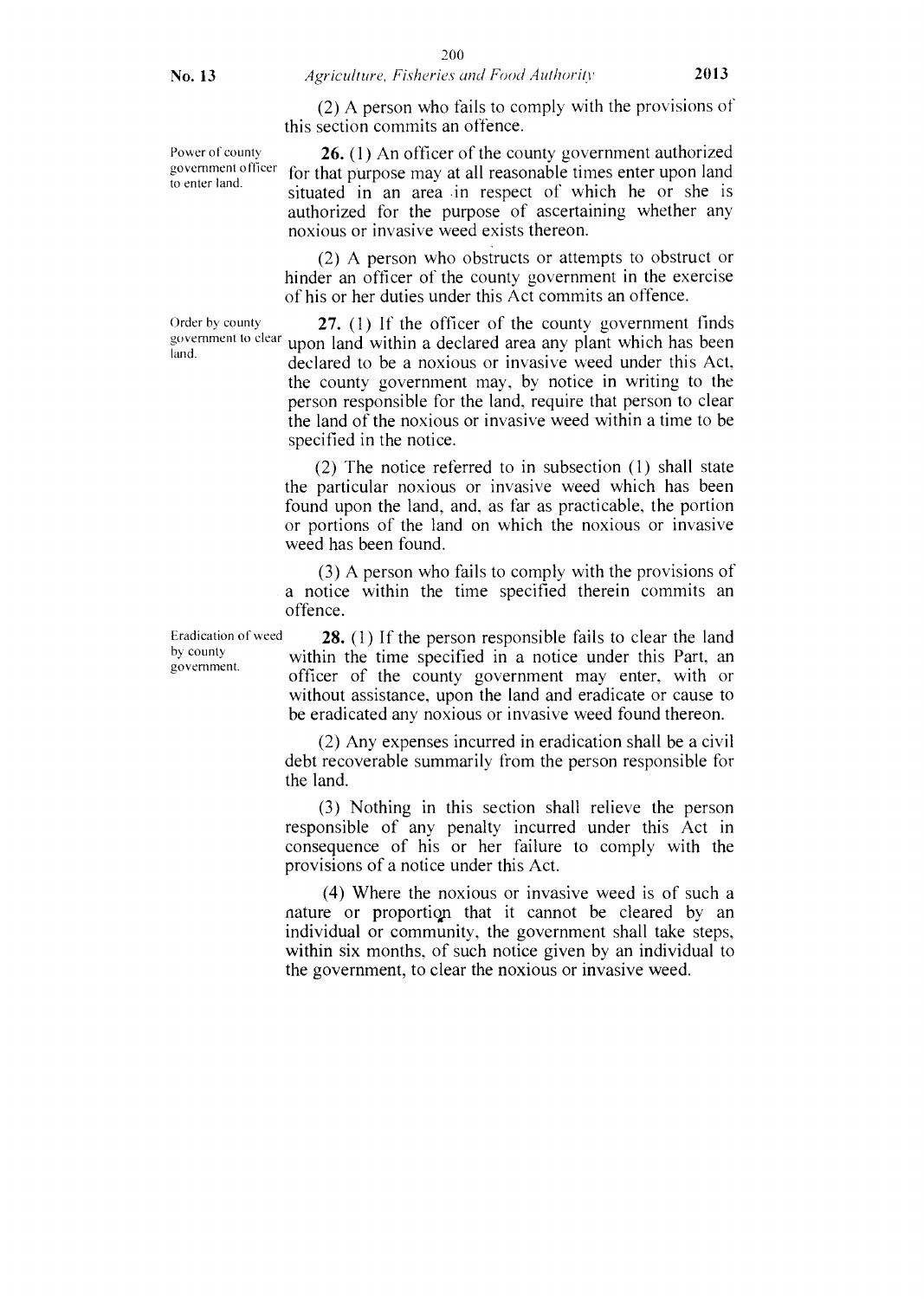#### PART VI—RESPONSIBILITY OF COUNTY GOVERNMENTS

29.(1) Each county government shall within its area of jurisdiction be responsible, for agricultural matters in accordance with Part 2 of Fourth Schedule to the Constitution.

(2) The national government shall, in accordance with Part 1 of section 29 of the Fourth Schedule to the Constitution, be responsible for agricultural policy and for assisting the county governments on agricultural matters.

(3) Each county government shall, for purposes of ensuring uniformity and national standards in the agrictiltural sector, through its legislation and administrative action, implement and act in accordance with the national policy guidelines issued by the Cabinet Secretary on the advice of the authority under this Act.

(4) Any action required under this Act to be done by the county government shall be deemed to have been done if done by an officer of the county government authorised by that government in that behalf.

30. A person who contravenes or fails to comply with the terms of a land development order commits an offence and shall be liable, on conviction, to a fine not exceeding one hundred thousand shillings or to imprisonment for a term not exceeding three years, or both, and in the case of a continuing offence to a fine not exceeding fifty thousand shillings for every day of which the offence continues.

31. (1) Each county government shall cause a register to be kept containing the names and addresses of all persons upon whom land development orders are served and containing also copies of the orders, and, where any order does not contain them, particulars of the survey or land reference number of the land to which each order relates.

(2) Upon any land development order being fully complied with, or being varied or cancelled under any of the powers conferred by this Act, an appropriate entry recording compliance, variation or cancellation shall be made in the register.

(3) The register shall at all reasonable times be open to inspection by any person upon payment of the prescribed

Respective roles of national and county governments.

Penalty for noncompliance with order.

Register of land development orders.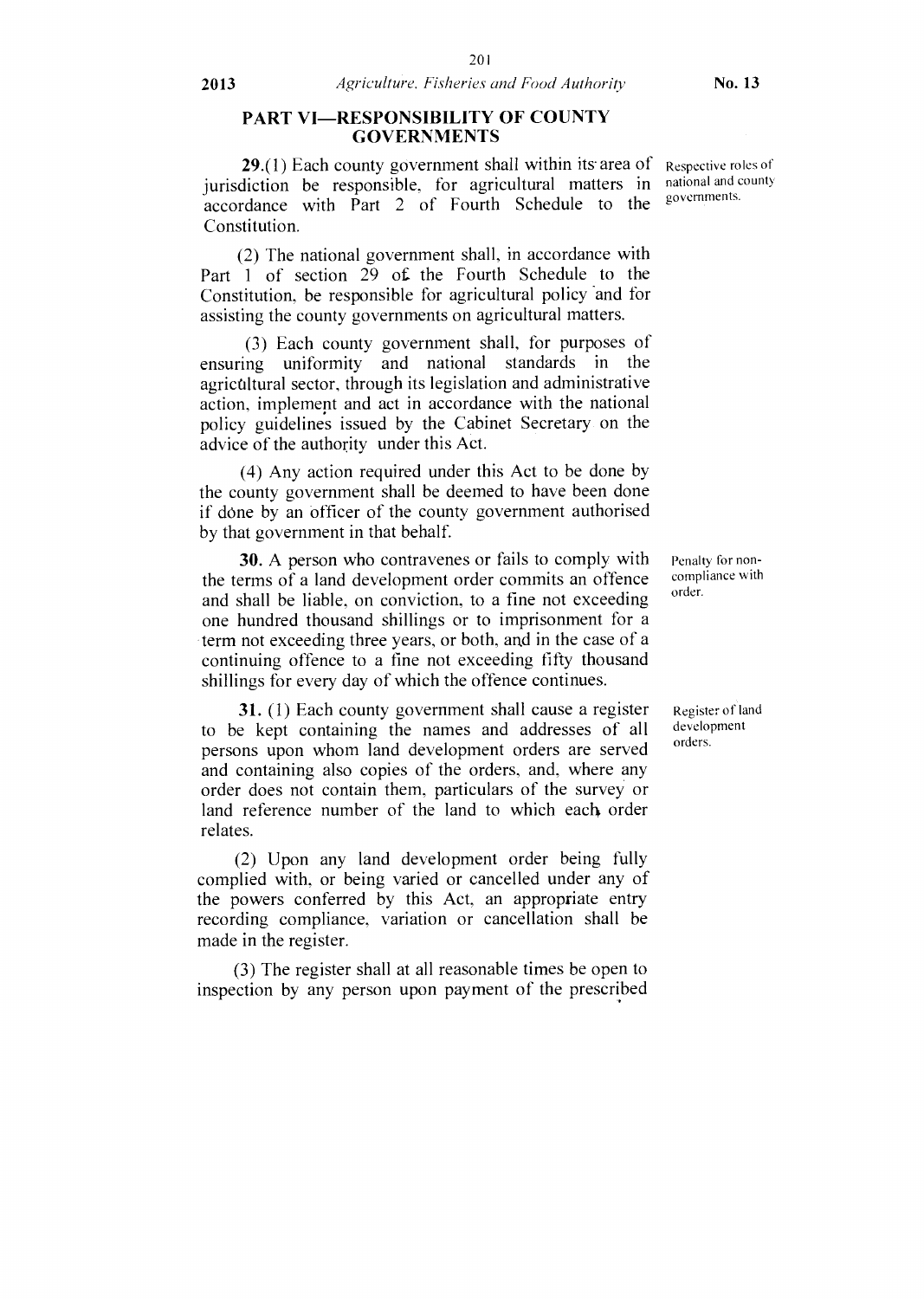fee, and any person inspecting the register may take copies of or extracts from any entry therein.

(4) Any person may, on payment of the prescribed fee, obtain a copy of or extract from any entry in the register.

(5) Upon a land development order, or any cancellation or variation of such an order, coming into effect, the county government shall cause a notification thereof, and of the survey, land reference or title number of the land affected, to be given to the Registrar of Titles, who shall, without fee, enter against the title of the land in the appropriate register of titles a memorandum or note of the making, cancellation or variation of the order.

(6) Every land development order shall be deemed to be an encumbrance on the land to which the order relates.

32. A county government may make a land preservation order against the owner or occupier of land, or against both the owner and occupier either at the same time or at different times.

33. A person aggrieved by the making of a land preservation order may appeal to the court established under Article 162(2)(b) of the Constitution in the prescribed manner within thirty days of the issue of the order and upon an appeal the court may confirm, vary or cancel the order.

34.(1) The county government may, by order, cancel any land preservation order, or exempt the person on whom any such order has been served from complying with any of the terms of the order, or extend the period within which any of the terms of the order is to be complied with.

(2) Whenever the county government exercises the powers conferred by subsection (1), it shall cause a notice to be served on the person concerned specifying the manner in which those powers have been exercised, and the order in respect of which those powers have been exercised shall thereupon be deemed to be cancelled or amended  $accordi$   $gly.$ 

Register of orders.  $35. (1)$  The county<sup>\*</sup>government shall cause a register to be kept containing the names and addresses of all persons upon whom land preservation orders are served and

Land preservation orders.

Appeal against a land preservation order.

Cancellation and amendments of orders.

**No. 13** *Agriculture, Fisheries and Food Authority* 2013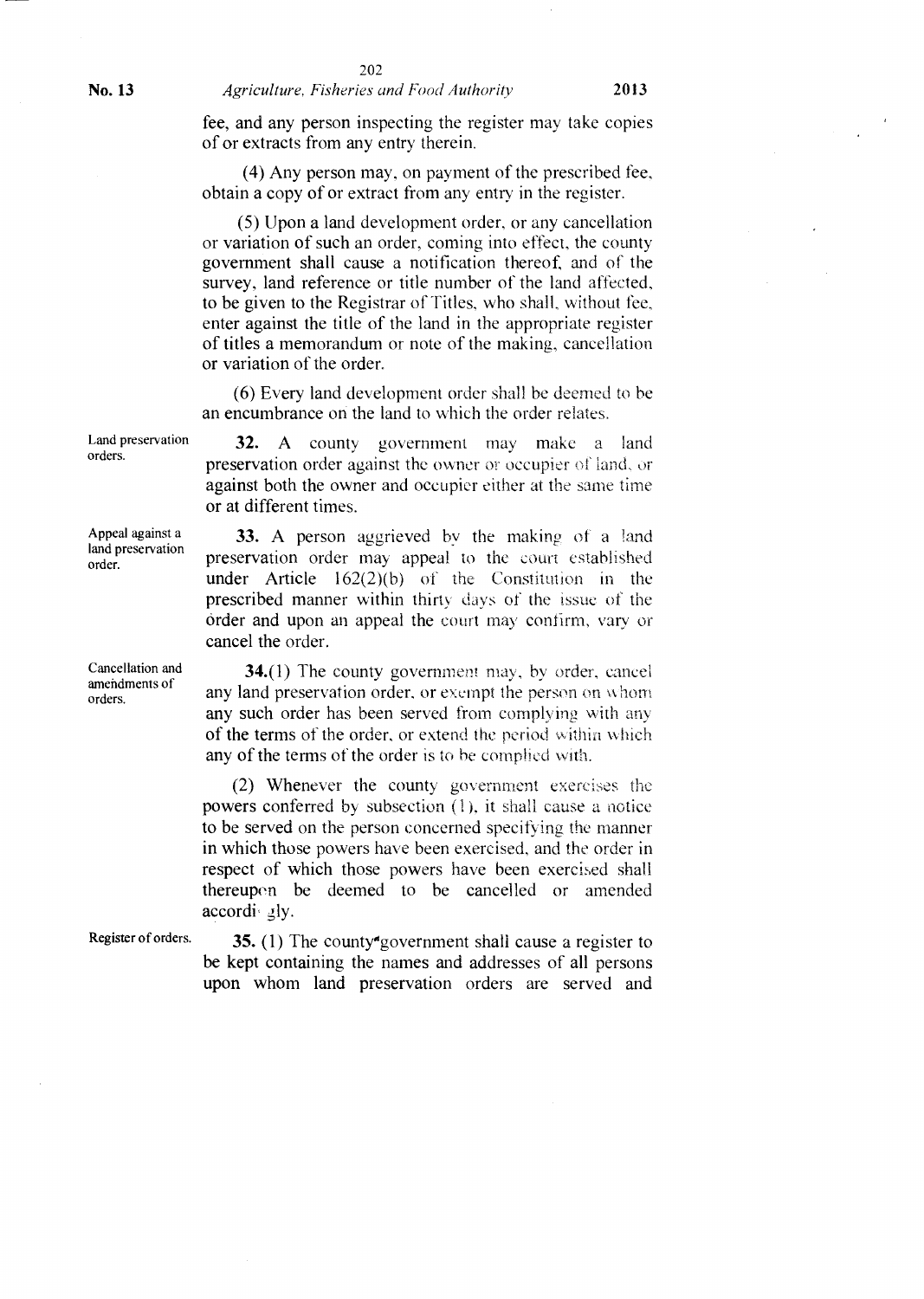#### 2013 *Agriculture, Fisheries and Food Authority* No. **13**

containing copies of those orders, and, where any order does not contain them, particulars of the survey or land reference number of the land to which each order relates.

(2) Upon any land preservation order being fully complied with, or being varied or cancelled under any of the powers conferred by this Act, an appropriate entry recording compliance, variation or cancellation shall be made in the register.

(3) The register shall at all reasonable times be open to inspection by any person upon payment of a prescribed fee, and any person inspecting the register may take copies of or extracts from any entry therein.

(4) A person may. on payment of the prescribed fee, obtain a copy of or extract from any entry in the register.

(5) Upon a land preservation order, or any cancellation or variation of such an order, coming into effect, the county government shall cause a notification, and of the survey, land reference or title number of the land affected, to be given to the Registrar of Titles, who shall, without fee, enter against the title of the land in the appropriate register of titles a memorandum or note of the making, cancellation or variation of the order.

(6) Every land preservation order shall be deemed to be an encumbrance on the land to which the order relates for the purposes of the Lands Act.

36.(1) Where an owner or occupier against whom a Failure to comply preservation order is made refuses or fails to comply with an order. land preservation order is made refuses or fails to comply with the terms of the order, the county government may authorize another person or body of persons, to enter upon the land to which the order relates and to carry out such works on or to place such things in, on or over the land as are required to be done by the order or which are otherwise necessary to comply with, and any person who obstructs the execution of any such works, or any part thereof, or the placing of any such things in, on or over the land commits an offence.

(2) The expenses incurred in or about the exercise of the powers conferred by subsection (1) shall be a debt due to the Government from the owner or occupier of the land affected, as the county government may determine, or from the owner and occupier of the land affected in such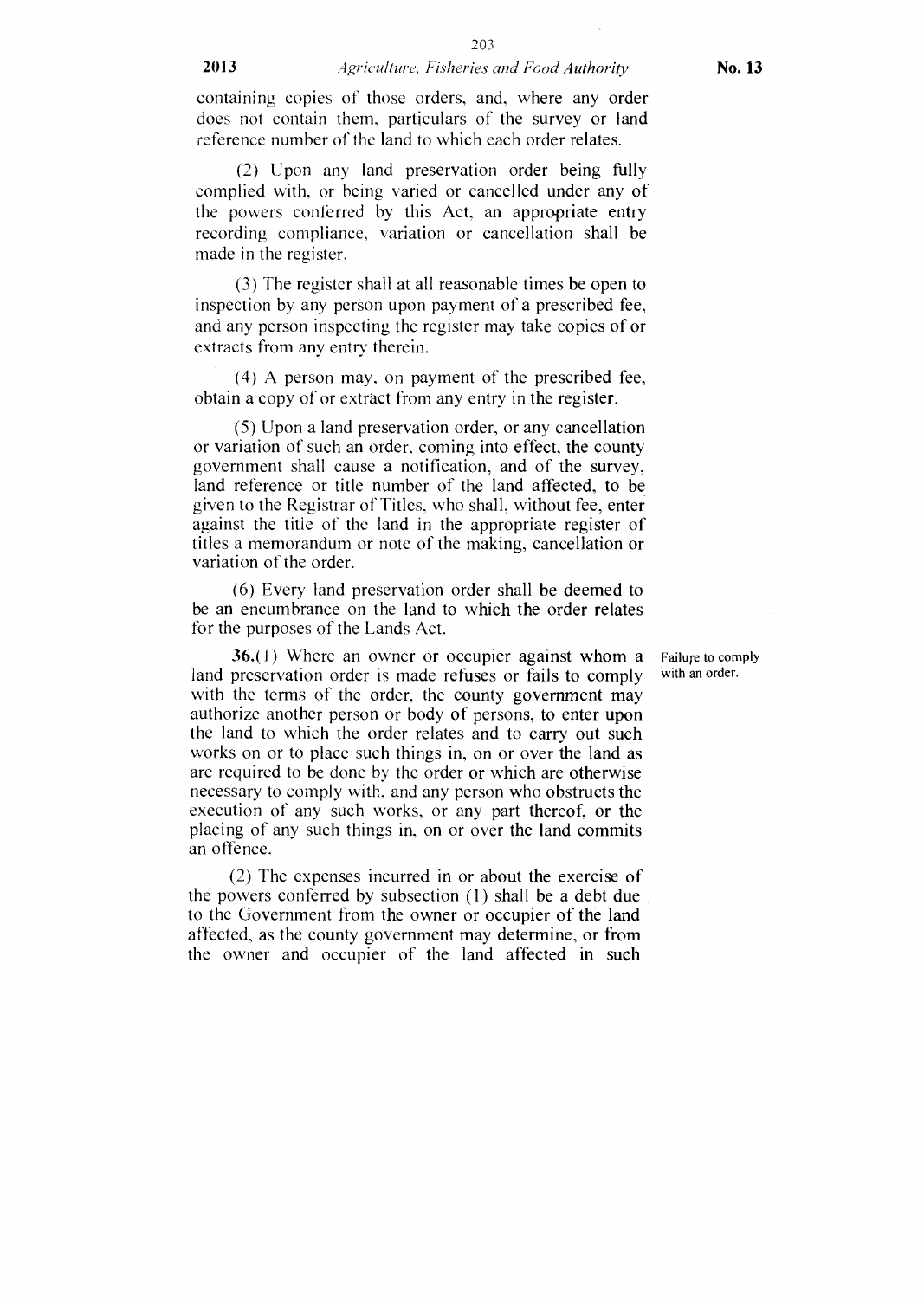#### 204 No. 13 *Agriculture, Fisheries and Food Authority* 2013

proportions as the county government may determine.

(3) So long as any debt under subsection (2) remains due, interest at such rate as may be prescribed by the county government in consultation with the Cabinet Secretary for the time being responsible for finance shall be payable as from the date upon which the expenses were incurred.

Penalty for failure to comply.

Right of lessee to compensation for work done in compliance with order.

37. A person who contravenes or fails to comply with the terms of any land preservation order duly served upon him or her commits an offence and shall be liable, on conviction, to a fine not exceeding two hundred thousand shillings or imprisonment for a term not exceeding one year or both, and in addition, in the case of a continuing offence, to a fine not exceeding one hundred shillings for each day on which the offence continues.

38. (1) Subject to the terms of the lease, where a lessee of any land has incurred expenditure on the land in complying with the terms of any land preservation order, he or she shall be entitled, at the termination of his or her lease, to obtain from the lessor, as compensation for that expenditure, such sum as fairly represents the residuary value of the expenditure by the lessor.

(2) No claim for compensation under this section shall be enforceable unless before the expiration of two months after the termination of the lease the lessee has served notice in writing on the lessor of his or her intention to make the claim. and a notice under this subsection shall specify the nature of the claim and particulars of the expenditure incurred by the lessee.

(3) The lessor and the lessee may, within the period of four months after the termination of the lease, by agreement in writing, settle a claim under this section, and the county government may, upon the application of the lessor or lessee made within that period, extend that period by three months.

(4) Where, on the expiration of the period and any extension thereof made under subsection (3), a claim has not been settled, it shall cease to be enforceable unless before the expiration of one month from the end of the period and any extension, or within such longer time as the county government may in special circumstances allow, an arbitrator has been appointed by agreement between the lessor and the lessee under the provisions of this Act in that behalf or an application for the appointment of an arbitrator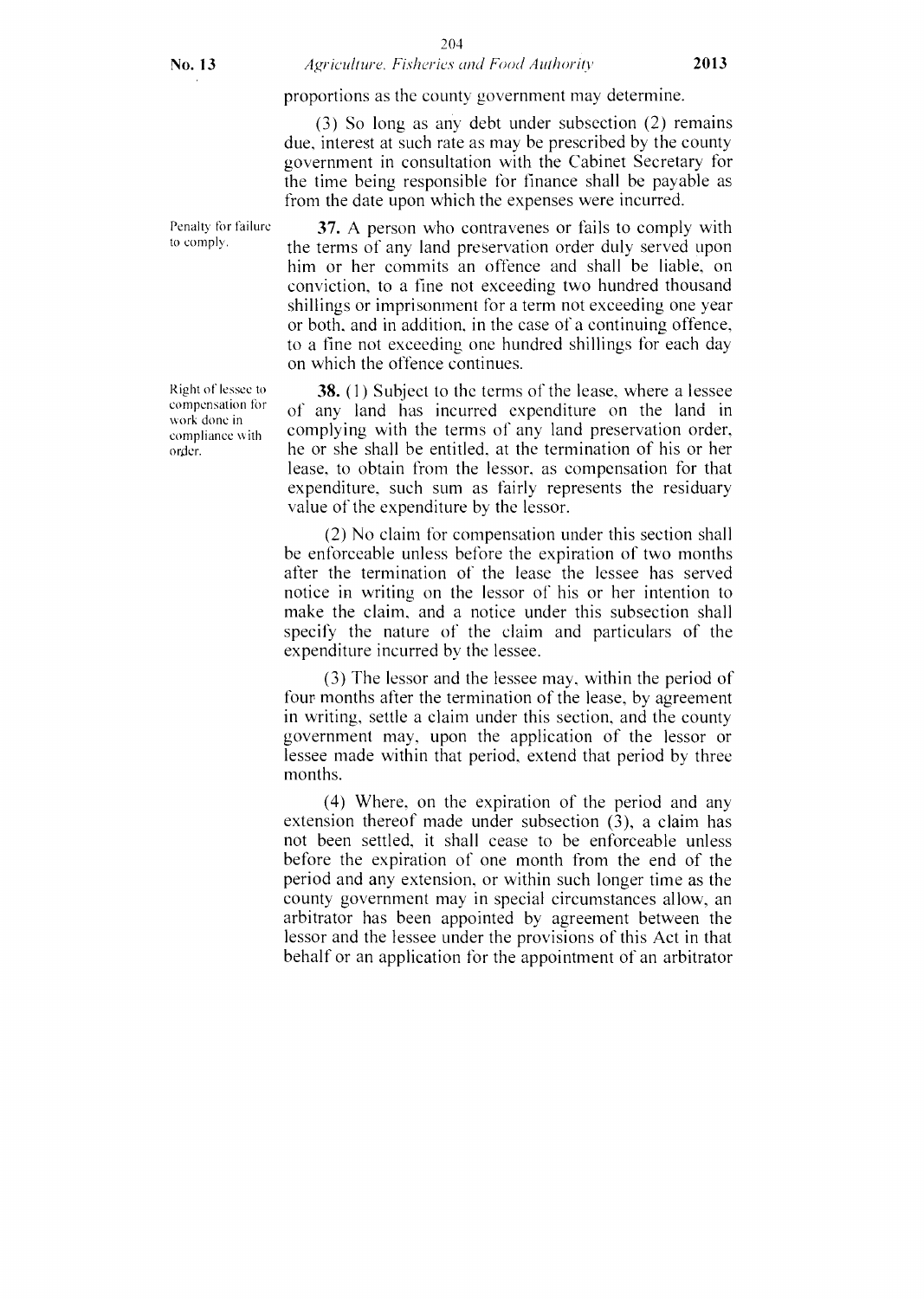under those provisions has been made by the lessor or the lessee.

(5) Where a lessee lawfully remains in occupation of part of the land in respect of which expenditure referred to in subsection (1) was incurred after the termination of a lease, references in this section to the termination thereof shall, in the case of a claim relating to that part of the land, be construed as references to the termination of the occupation.

(6) A claim for compensation under this section shall, in default of agreement, be determined by the arbitration of  $_{\text{No. 4 of 1995}}$ . a single arbitrator, and the provisions of the Arbitration Act, 1995 shall apply to the arbitration.

 $(7)$  In this section, "lessor" includes a landlord and a licensor, "lessee" includes a tenant and a licensee and lease"' includes a tenancy and a licence.

**39.** Where a land preservation order is in force in Change of owner or respect of any land, any disposition (including a order. testamentary disposition), devolution or transmission of the land to which the order relates shall not affect the continued operation of the order, and accordingly the order shall remain in force and be binding on the new owner or occupier as if it had been made so as to relate to the new owner or occupier as well as to the former owner or occupier.

**40.(1)** For purposes of ensuring effective participation of farmers in the governance of the agricultural sector in Kenya, there shall be close consultation with all registered farmers' organisations in the development of policies or regulations and before the making of any major decision that has effect on the agricultural sector.

(2) The Cabinet Secretary shall make rules-

- (a) to ensure that any agreements, including any agreement with regard to contributions by farmers to their organizations, entered into between the farmers and the farmers' organizations to which such farmers belong shall be respected by any third parties; and
- (b) to provide the procedures for internal democracy in the farmers' organizations

Participation of farmers.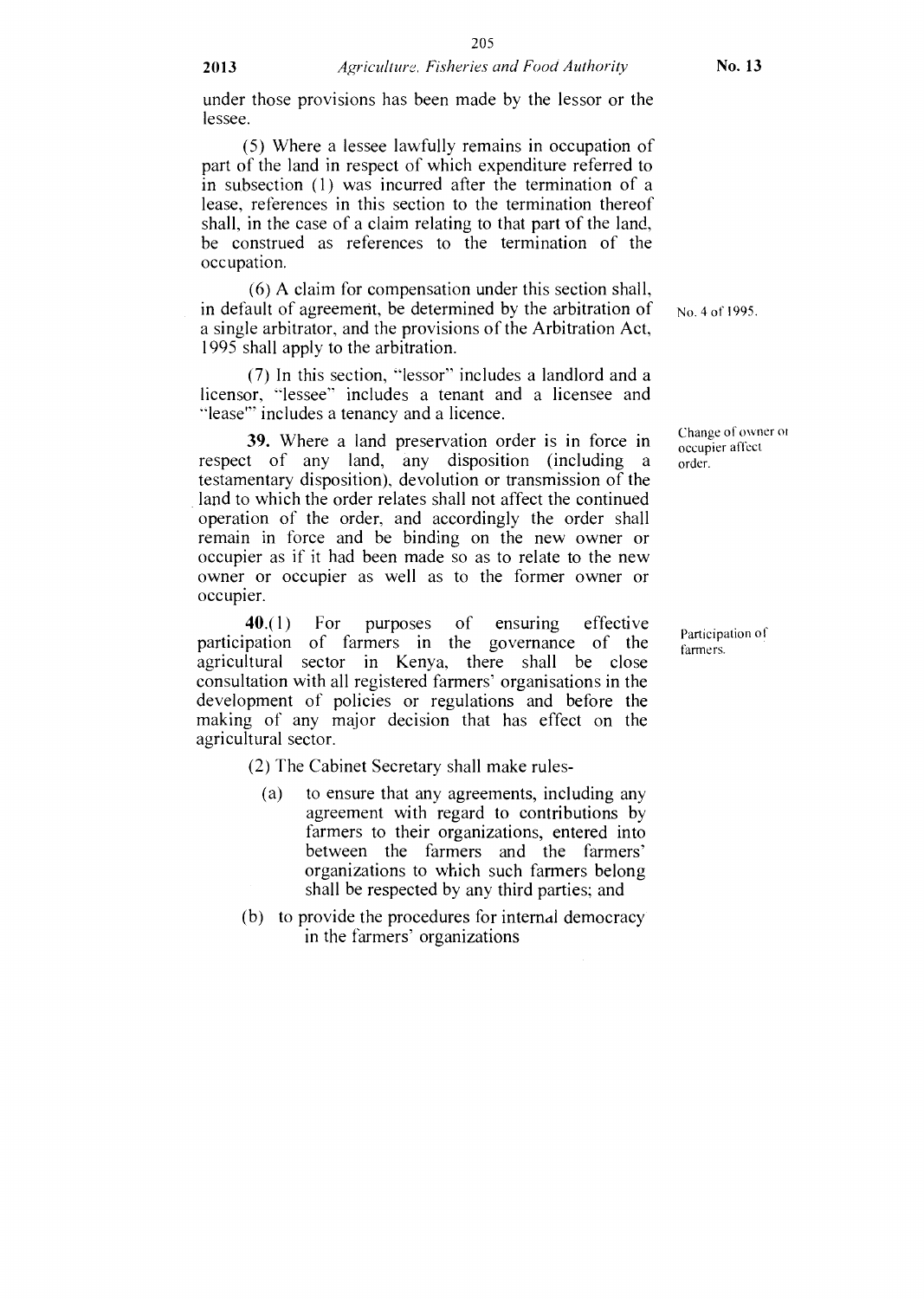#### **PART VII—MISCELLANEOUS PROVISIONS**

made under this Act by the Authority may appeal to the court established under Article 162(2)(b) of the

Appeals. **41.** A person aggrieved by the making of a decision

Measurement of weight.

Prohibition of export of some raw produce

Competition in the

sector. *No. /2 of 2012*  Constitution. **42.** The unit of measurement of the weight of all produce subject to regulation by the Authority shall be the kilogramme and each single package shall not exceed a weight of fifty kilogrammes.

**43.** A person shall not export raw cashew nuts, raw pyrethrum, raw bixa or raw macadamia except with written authority of the Cabinet Secretary issued with the approval of the National Assembly.

**44.** In the discharge of its functions under this Act or any other written law, the Authority shall ensure that there are no dominant undertakings in the sector as defined in section 23 of the Competition Act.

Repeals. Cap. 318.

Cap. 325.

Cap. 327.

Regulations.

**45.** The following Acts are repealed—

- (a) Agriculture Act;
- (b) Suppression of Noxious Weeds Act;
- (c) Grass Fires Act.

**46.** The Cabinet Secretary may, on the advice of the Authority, make regulations generally for the better carrying out of the purposes and provisions of this Act, and without prejudice to the generality of the foregoing, may make regulations—

- (a) prescribing fees or charges for services rendered under this Act by the Board or its officers, servants or agents;
- (b) regulating and monitoring the entire value chain in the agricultural sector;
- (c) authorizing the examination and inspection of books and documents relating to the production, manufacture, distribution or sale of any produce; and
- (d) requiring the giving of agriculture related information, records to be kept, returns and estimates to be furnished to the Authority relating to the industry.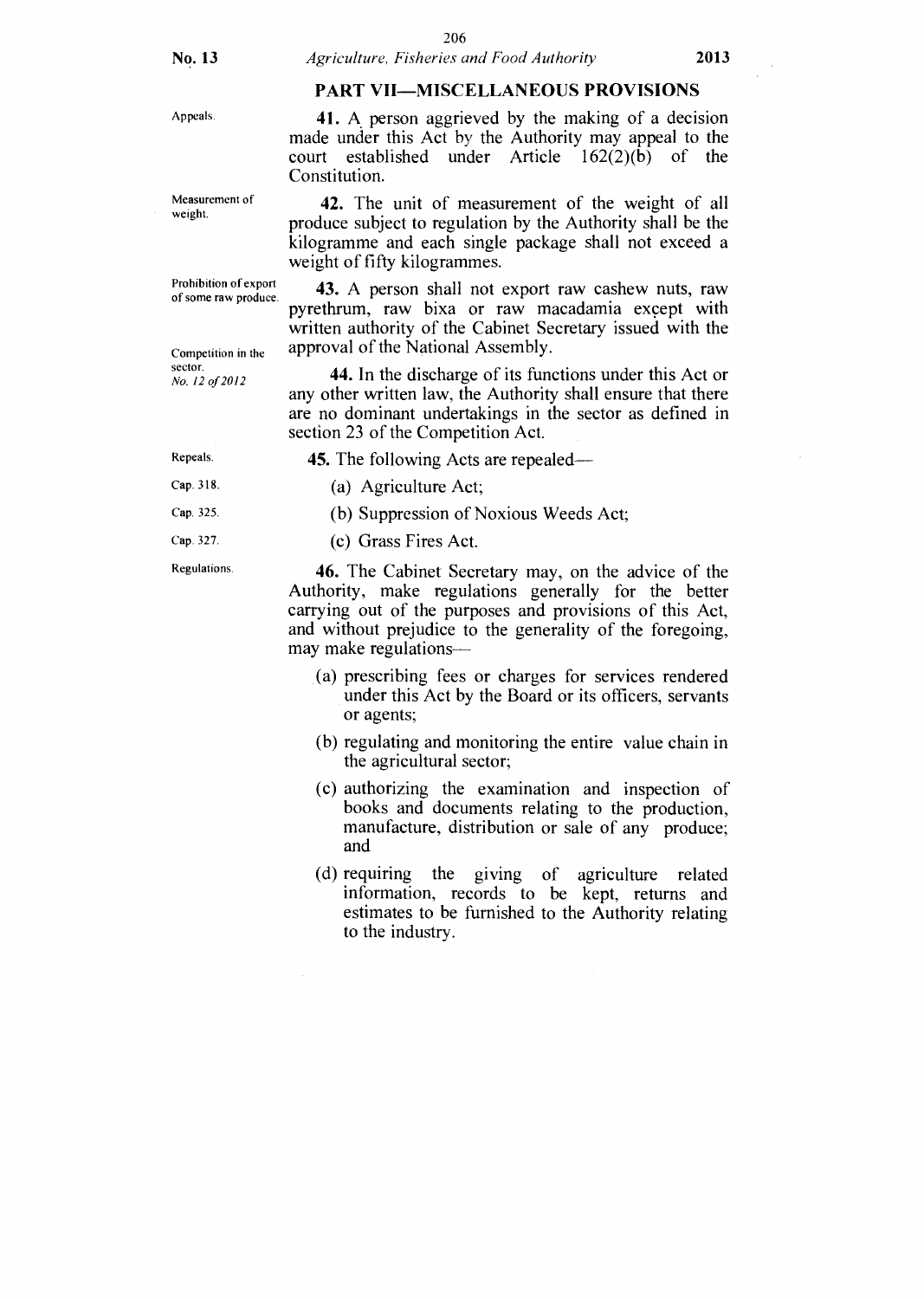#### **TRANSITIONAL PROVISIONS**

**1.** In this Schedule—

"appointed day" means the day on which this Act comes into force;

"assets" include all property movable or immovable and all estates, easements and rights whether equitable or legal in, over or out of property, choses-in-action, money or goodwill of the former institutions whether situated in Kenya or elsewhere;

"former institution" means any institution established by a repealed Act, or a revoked legal notice, existing immediately before the appointed day and includes—

- (1) the Coconut Development Authority;
- (ii) the Kenya Sugar Board;
- (iii) the Tea Board of Kenya;
- (iv) the Coffee Board of Kenya;
- (v) the Horticultural Crops Development Authority;
- (vi) the Pyrethrum Board of Kenya;
- (vii) the Cotton Development Authority;
- (viii) the Sisal Board of Kenya;
- (ix) the Pests Control Products Board;
- (x) the Kenya Plant Health Inspectorate Service;

"liabilities" means liabilities, debts, charges, duties and obligations of every description, whether present or future, actual or contingent, and whether to be observed or performed in Kenya or elsewhere;

"revoked legal notice" means a legal notice revoked under paragraph 2 of this Schedule;

-rights" means all rights, powers, privileges and immunities whether actual, contingent or prospective, whether observed or performed in Kenya or elsewhere;

"successor company" means a company incorporated pursuant to paragraph 3.

Interpretation.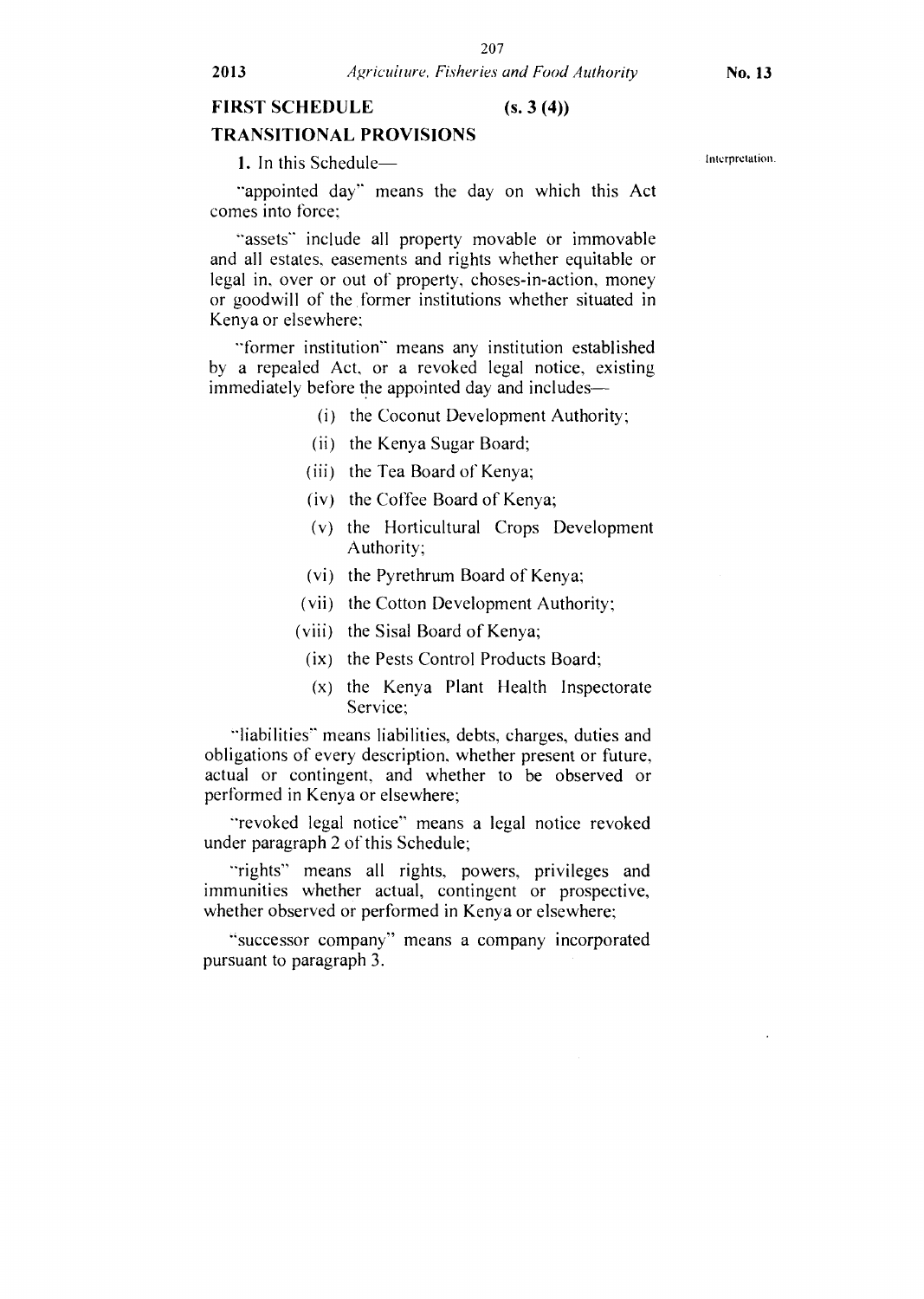#### **No. 13** *Agriculture. Fisheries and Food Authority* **2013**

Cabinet Secretary to review and revoke certain legal notices.

Commercial institutions.

Cap. 486.

2. The Cabinet Secretary shall review all legal notices establishing any former institution whose functions, by virtue of this Act. falls to be performed by the Authority and such legal notices shall be revoked by the respective authority with powers to revoke such legal notice in order to enable the transfer of the functions, assets, liabilities of former institutions to the Authority or successor companies, as contemplated under this Act.

3. (1) Every former institution which immediately before the commencement of this Act carried out any commercial activity with the objective of making profit shall within twelve months of the appointed day, and in accordance with the relevant procedures and practice applicable, transform into a company and be registered as a company under the Companies Act so as to enable the former institution carry on the commercial activity.

(2) Where a former institution was established for the purpose of carrying out both commercial activity for profit and any other non-commercial activity for the purpose of the promotion of agriculture or the provision of extension services to farmers, the functions of that institution shall be rationalized so that any non-commercial activities that was carried out by the former institution shall be carried out by the Authority under this Act.

Assets and liabilities.  $\mathbf{4.}(1)$  On the appointed day, all the funds, assets and other property, both movable and immovable, which immediately before that date were vested in a former institution and—

- (a) which were for the purposes of the regulatory functions of the former institution shall, vest in the Authority;
- (b) which were for the purposes of the commercial objectives of the former institution, shall vest in the successor company.

(2) The Cabinet Secretary on the advice of the Transition Authority, shall cause to be distributed the assets of the former institutions between the Authority and the successor companies taking into account the respective needs of the Authority and the successor company as determined by their respective roles to be inherited form the former institution.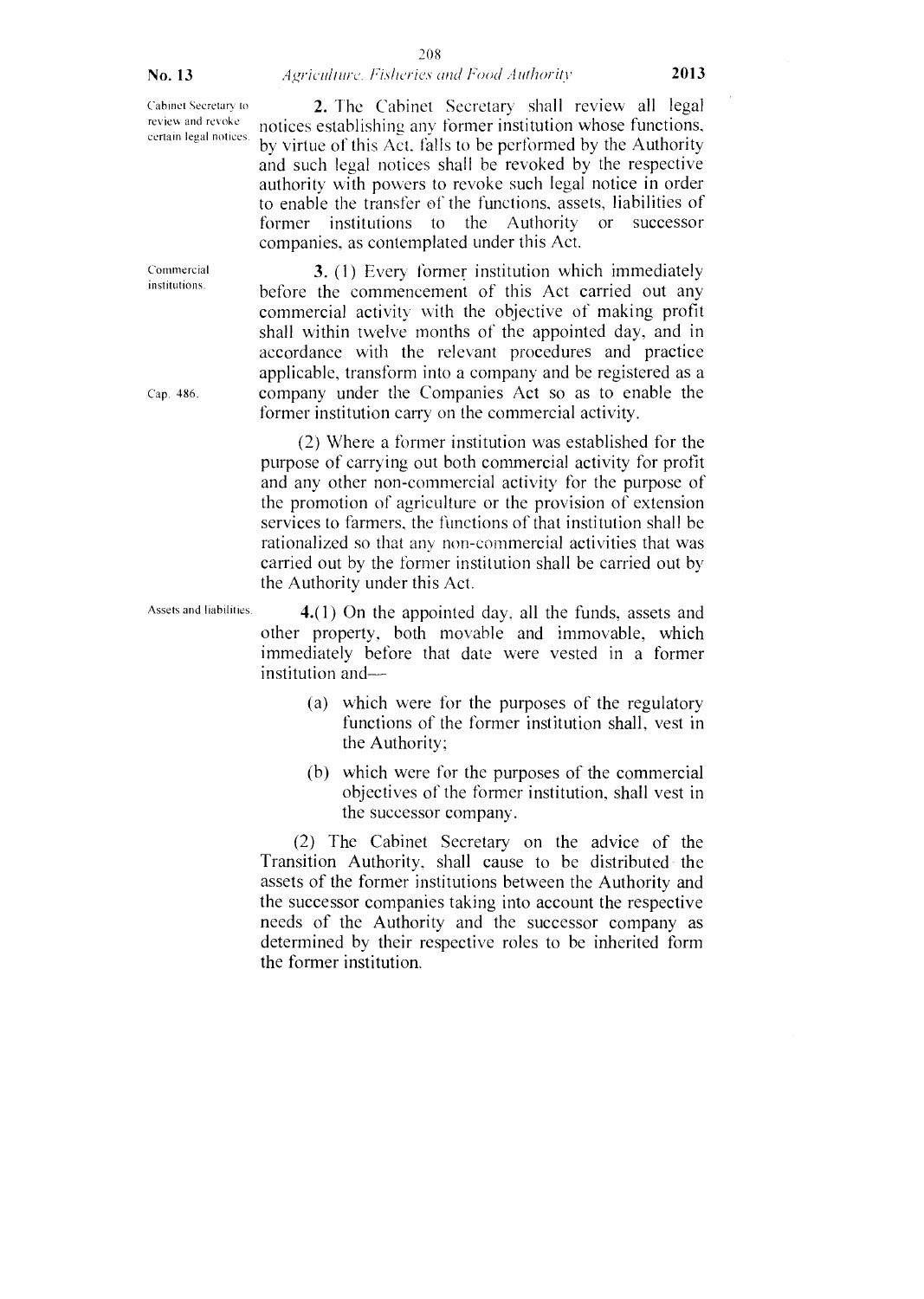# **2013** *Agriculture, Fisheries and Food Authority*

(3) On the appointed day, all rights, powers and liabilities, which immediately before that date were—

- (a) by virtue of its regulatory functions, vested in, imposed on or enforceable against a 'former institution shall be vested in, imposed on or enforceable against the Authority;
- (b) by virtue of its commercial objectives vested in, imposed on or enforceable against a former institution shall be vested in, imposed on or enforceable against the successor company.

(4) If, on the appointed day, any suit, appeal, arbitration or other proceedings of whatever nature and wheresoever's instituted in relation to the business of a former institution is pending, it shall not abate, be discontinued or be in any way prejudicially affected by reason of such transfer of the business of the former institution or of anything contained in this Act, and any suit, appeal arbitration or other proceedings shall be continued, and enforced by or against the Authority, in respect of the regulatory functions of the former institution or to the successor company, in respect of the commercial objectives of the former institution.

(5) In the case of assets and liabilities arising under any loans which vest in the Authority on the appointed day, the Authority may enter into such arrangements or agreements over such rights and liabilities with the Government or any other third party.

**5.** Any reference in any written law or in any document or instrument to a former institution shall, on and after the appointed day, be construed to be a reference to—

- (a) the Authority, if the reference relates to the regulatory functions of the former institution;
- (b) the successor company, if the reference relates to the commercial objectives of the fprmer institution.

**6.** Any proceedings pending immediately before the <sub>Proceedings.</sub> appointed day to which a former institution was a party shall be continued in lieu of the former institution —

(a) in respect of the regulatory functions of the former institution, by or against the Authority, as if the Authority was a party thereto;

institution.

Reference to former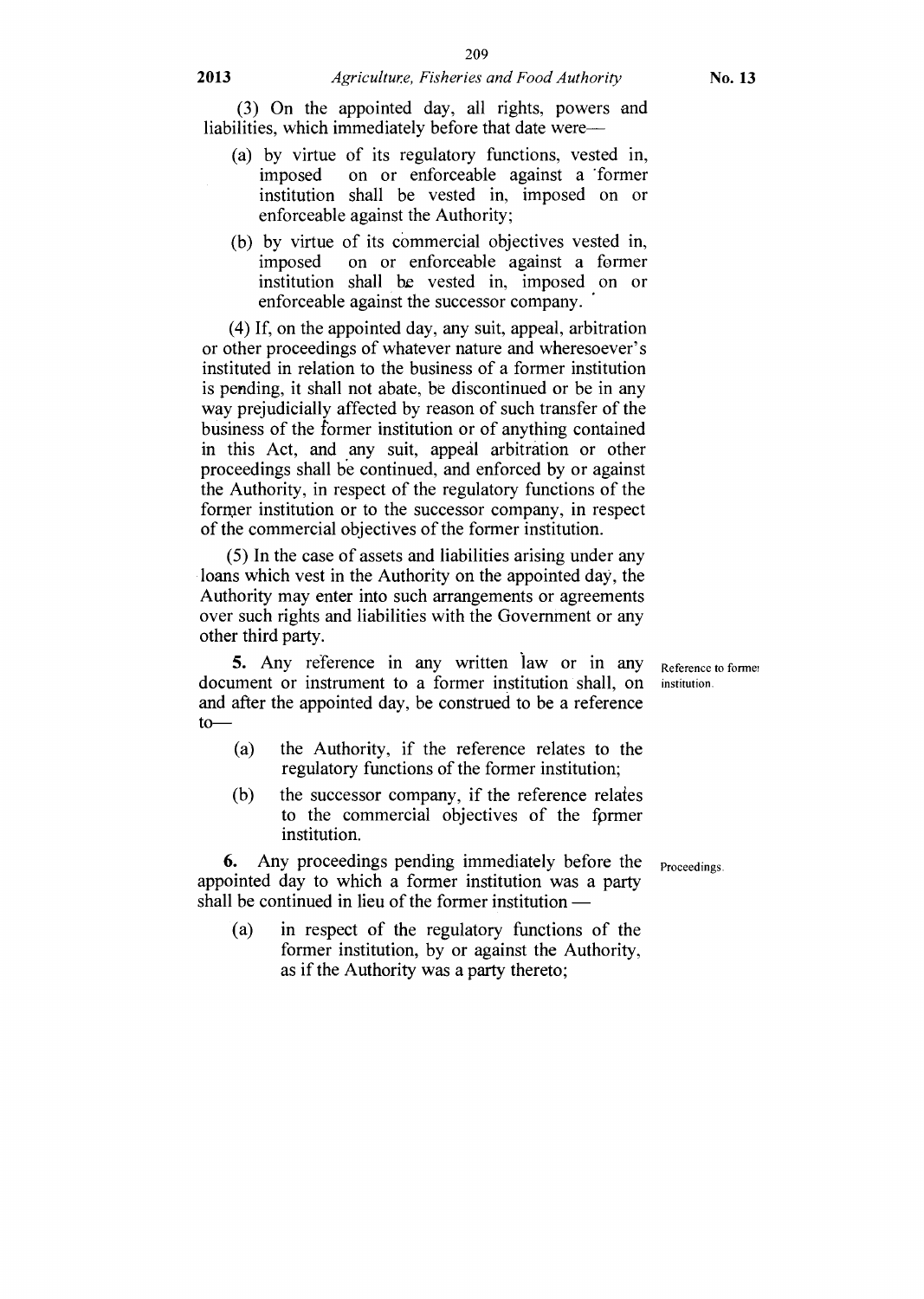Agreements. deeds. etc.

7. Every agreement, deed, bond or other instrument to which a former institution was a party or which affected the former institution and whether or not of such a nature that the rights, liabilities and obligations thereunder could be assigned, shall have effect as if the Authority or the successor company were a party thereto or affected thereby instead of the former institution and as if for every reference (whether express or implied) therein to the former institution there were substituted in respect of anything to be done on or after the appointed day.

8. The administrative decisions made by a former institution or by the Minister which are in force immediately before the appointed day shall, on or after such day, have force as if they were directions made by the Authority or the Cabinet Secretary under this Act.

9. The secretariat of the unit known as the Agricultural Sector Coordinating Unit existing at the commencement of this Act, shall for a period of not less than two years but not more than three years from the date of the commencement of this Act, act as the secretariat of the Authority.

Secretariats of former 10. The respective secretariats or management institutions to become  $\frac{1}{\text{dislations of the}}$  units of the respective former institutions shall on the  $\frac{1}{\text{Subtority}}$  appointed date become directorates of the Authority Authority. appointed date become directorates of the Authority subject to such rationalization measures as the Authority may deem necessary for the effective performance of its functions under the Act.

> **11. (1)** Any person who, at the commencement of this Act, is a member of staff-of a former institution shall, on the appointed day, become a member of staff of the Authority on the same or improved terms and conditions of service as may be specified by the Cabinet Secretary:

> (2) A member of staff of a former institution may retire on the basis of abolition of office as the Authority may determine.

**12.** (1) Where on the appointed day—

(a) any disciplinary proceedings against any

Disciplinary proceedings.

Administrative decisions.

ASCU to act as interim secretariat.

Staff.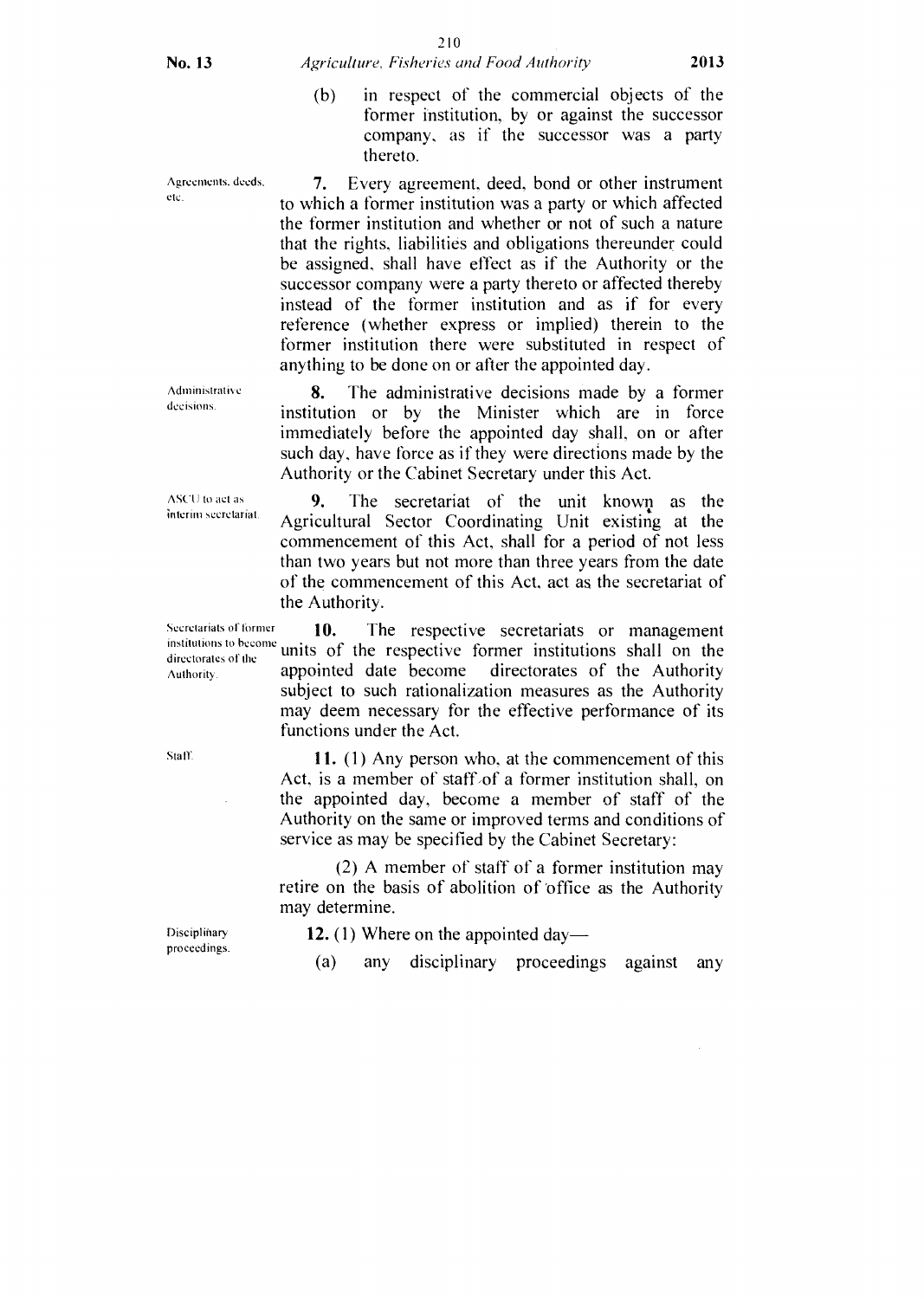#### **2013** *Agricklture, Fisheries and Food Authority*

member of staff of a former institution are in the course of being heard or instituted, or have been heard or investigated by the former institution but no order or decision has been made thereon;

(b) any such member of staff is interdicted or suspended,

the Authority shall—

- in the case of paragraph (a), carry on and complete the hearing or investigation and make an order or render a decision, as the case may be; and (i)
- (ii) in the case of paragraph (b), deal with such member of staff in such manner as it deems appropriate having regard to the offence committed by him or her, including the completion of disciplinary<br>proceedings that have been proceedings that have been commenced against that member of staff.

(2) Where on the appointed day, any penalty, other than dismissal, has been imposed on any member of staff of a former institution pursuant to disciplinary proceedings and the penalty has not been, or remains to be, served by such member of staff, the member shall upon transfer to the Authority, serve or continue to serve such penalty to its full as if it had been imposed by the Authority.

Pension.

**13.** (1) A member of staff of a former institution who becomes a member of staff of the Authority shall continue to be governed by the existing Government pension scheme.

(2) Where any person whose services are transferred to the Authority is, on the appointed day, a member of any statutory voluntary pension scheme or provident fund, the person shall for the purpose of this Act, continue to be governed by the same regulations under those schemes or funds, as if the person had not been so transferred, and for purposes of the regulations governing those schemes or funds, service with the Authority shall be deemed to be service in the former institution.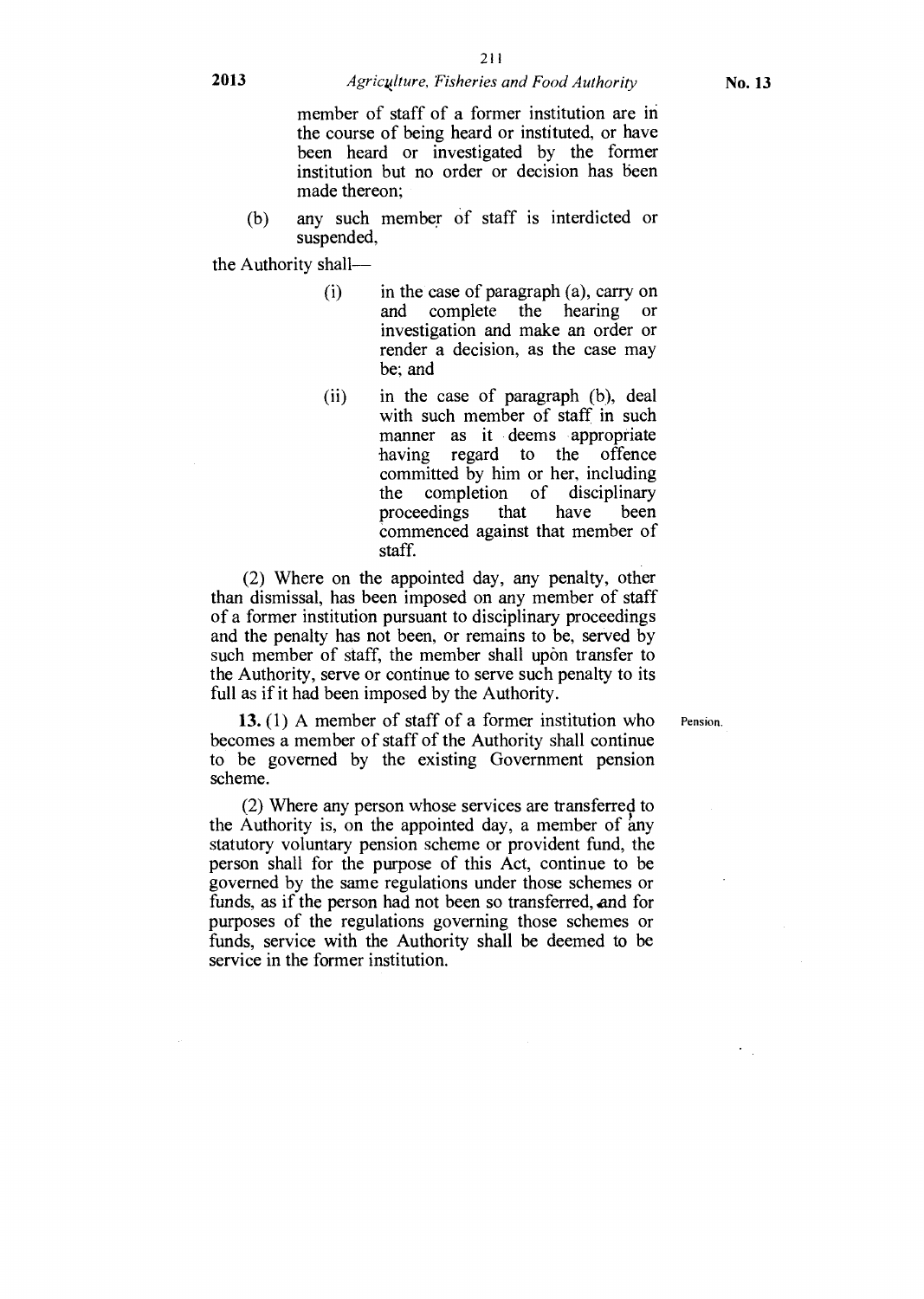#### SECOND SCHEDULE (s.7)

# PROVISIONS AS TO THE CONDUCT OF BUSINESS AND AFFAIRS OF THE BOARD OF THE AUTHORITY

**Meetings** 

1. (1) The Board shall meet not less than four times in every financial year and not more than four months shall elapse between the date of one meeting and the date of the next meeting.

(2) Notwithstanding the provisions of subparagraph (1), the chairperson may, and upon requisition in writing by at least five members shall, convene a special' meeting of the Board at any time for the transaction of the business of the Board.

(3) Unless three quarters of the total members of the Board otherwise agree, at least fourteen days' written notice of every meeting of the Board shall be given to every member of the Board.

(4) The quorum for the conduct of the business of the Board shall be one half of all the members.

(5) The chairperson shall preside at every meeting of the Board at which he is present but, in his absence, the members present shall elect one of their numbers to preside, Who shall, with respect to that meeting and the business transacted thereat, have all the powers of the chairperson.

(6) Unless a unanimous decision is reached, a decision on any matter before the Board shall be by a majority of votes of the members present and voting and, in the case of an equality of votes, the chairperson or the person presiding shall have a casting vote.

(7) Subject to subparagraph (4), no proceedings of the Board shall be invalid by reason only of a vacancy among the members thereof.

Disclosure of interest by Board members.

2.(1) If a member is directly or indirectly interested in any contract, proposed contract or other matter before the Board and is present at a meeting of the Board at which the contract, proposed contract or other matter is the subject of consideration, that member shall, at the meeting and as soon as practicable after the commencement thereof, disclose the fact and shall not take part in the consideration